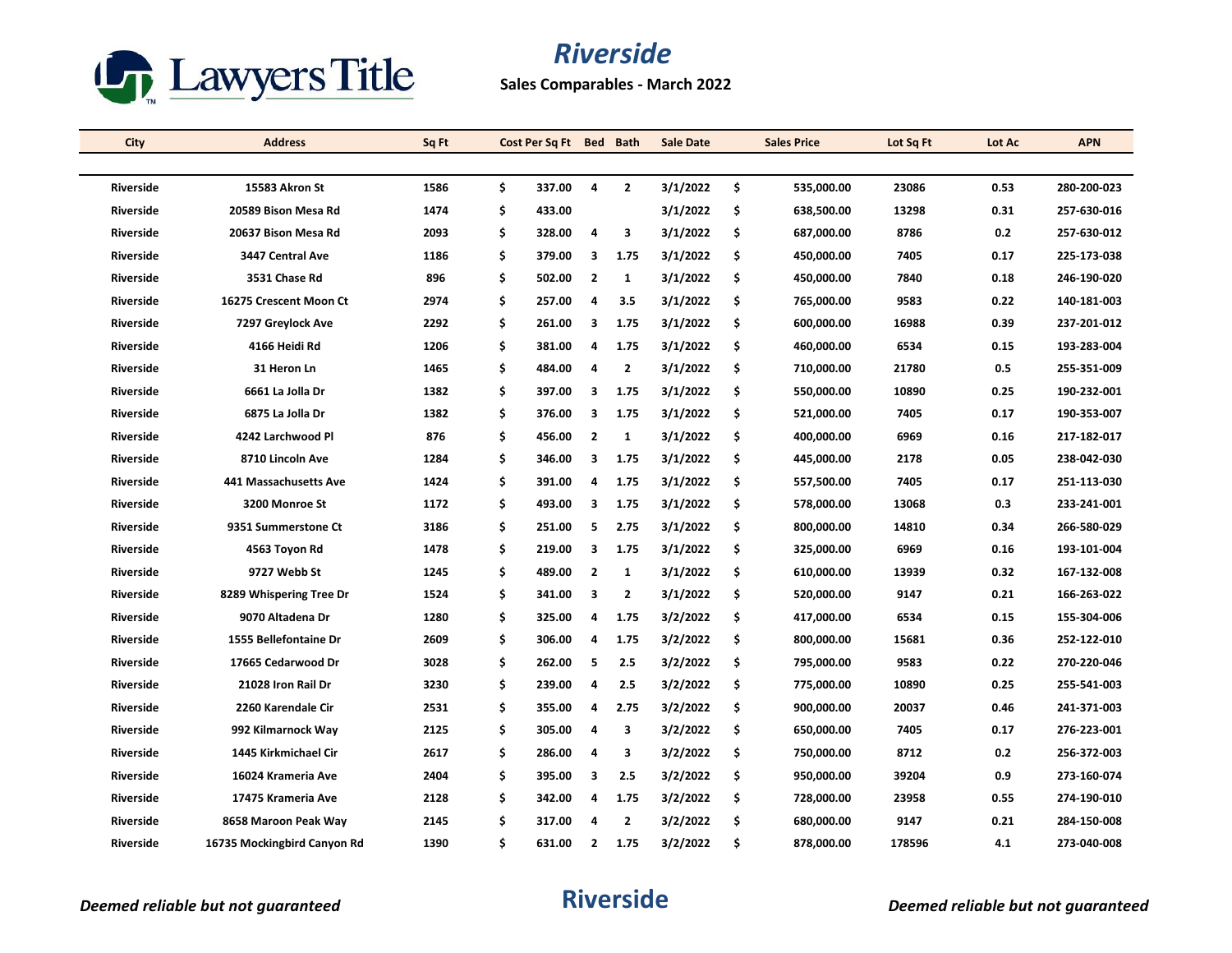

**Sales Comparables - March 2022**

| City             | <b>Address</b>           | Sq Ft | Cost Per Sq Ft Bed Bath |                         |                | <b>Sale Date</b> |     | <b>Sales Price</b> | Lot Sq Ft | Lot Ac | <b>APN</b>  |
|------------------|--------------------------|-------|-------------------------|-------------------------|----------------|------------------|-----|--------------------|-----------|--------|-------------|
|                  |                          |       |                         |                         |                |                  |     |                    |           |        |             |
| <b>Riverside</b> | 6834 Monarch Way         | 2807  | \$<br>267.00            | $\overline{a}$          | 3.5            | 3/2/2022         | \$  | 750.000.00         | 7405      | 0.17   | 174-431-019 |
| Riverside        | <b>4278 Pine St</b>      | 1573  | \$<br>384.00            | - 3                     | $\overline{2}$ | 3/2/2022         | \$. | 605,000.00         | 7405      | 0.17   | 215-172-012 |
| Riverside        | 18458 Blue Sky St        | 2700  | \$<br>266.00            | 4                       | 2.5            | 3/3/2022         | \$  | 720,000.00         | 11325     | 0.26   | 266-671-011 |
| Riverside        | 6029 Boswell Ct          | 1338  | \$<br>455.00            | $\overline{\mathbf{3}}$ | $\overline{2}$ | 3/3/2022         | \$  | 610,000.00         | 6098      | 0.14   | 263-352-009 |
| Riverside        | 4910 Chapala Dr          | 1939  | \$<br>340.00            | 4                       | 1.75           | 3/3/2022         | \$  | 660,000.00         | 10454     | 0.24   | 254-092-001 |
| Riverside        | 5430 Dunlop Dr           | 1456  | \$<br>394.00            | 3                       | 2.5            | 3/3/2022         | \$. | 575,000.00         | 7405      | 0.17   | 149-233-005 |
| <b>Riverside</b> | 1675 Gilliam Ct          | 1904  | \$<br>278.00            | 3                       | 2.5            | 3/3/2022         | \$  | 530,000.00         | 3484      | 0.08   | 207-250-036 |
| <b>Riverside</b> | 5535 Intervale Dr        | 1672  | \$<br>421.00            | 3                       | 1.75           | 3/3/2022         | \$. | 705,000.00         | 14810     | 0.34   | 254-271-003 |
| Riverside        | 9547 Mason St            | 572   | \$<br>681.00            | 1                       | $\mathbf{1}$   | 3/3/2022         | \$  | 390,000.00         | 7840      | 0.18   | 145-290-028 |
| Riverside        | 15490 Rancho Sonado Rd   | 2486  | \$<br>356.00            | 3                       | 2.5            | 3/3/2022         | \$  | 887,000.00         | 125017    | 2.87   | 273-210-043 |
| <b>Riverside</b> | 8006 Sycamore Ave        | 1132  | \$<br>507.00            | 3                       | 1.75           | 3/3/2022         | \$  | 575,000.00         | 8276      | 0.19   | 227 161 017 |
| <b>Riverside</b> | 12075 Taylor St          | 932   | \$<br>525.00            | $\overline{2}$          | 1.75           | 3/3/2022         | \$  | 490,000.00         | 6969      | 0.16   | 135-321-021 |
| Riverside        | 1516 Tonia Ct            | 2198  | \$<br>394.00            | 4                       | 2.25           | 3/3/2022         | \$  | 868,000.00         | 16117     | 0.37   | 252-051-023 |
| Riverside        | 2750 Washington St       | 1758  | \$<br>767.00            | $\overline{2}$          | $\overline{2}$ | 3/3/2022         | \$  | 1,350,000.00       | 430372    | 9.88   | 237-090-004 |
| <b>Riverside</b> | 4445 4Th St              | 1958  | \$<br>308.00            | $\overline{2}$          | $\mathbf{1}$   | 3/4/2022         | \$  | 605,000.00         | 7405      | 0.17   | 214-080-011 |
| Riverside        | 9772 58Th St             | 1444  | \$<br>450.00            | 3                       | $\mathbf{2}$   | 3/4/2022         | \$  | 650,000.00         | 22651     | 0.52   | 162-182-002 |
| Riverside        | 5251 Almar St            | 1566  | \$<br>360.00            | 4                       | 1.75           | 3/4/2022         | \$  | 565,000.00         | 8712      | 0.2    | 141-090-021 |
| <b>Riverside</b> | 6655 Avenida Michaelinda | 2024  | \$<br>321.00            | 4                       | 2.75           | 3/4/2022         | \$. | 650,000.00         | 8276      | 0.19   | 182-432-005 |
| Riverside        | 5755 Brockton Ave        | 1136  | \$<br>444.00            | $\overline{2}$          | 1.75           | 3/4/2022         | \$  | 505,000.00         | 5662      | 0.13   | 218-191-001 |
| Riverside        | 4720 Central Ave         | 1697  | \$<br>329.00            | 3                       | 1.75           | 3/4/2022         | \$. | 560,000.00         | 6969      | 0.16   | 226-274-005 |
| Riverside        | 16858 Eagle Peak Rd      | 3905  | \$<br>281.00            | 4                       | 3.25           | 3/4/2022         | \$  | 1,099,000.00       | 43995     | 1.01   | 273-600-019 |
| Riverside        | 7820 Evans St            | 1266  | \$<br>387.00            | -3                      | $\mathbf{z}$   | 3/4/2022         | \$  | 490,000.00         | 7840      | 0.18   | 230-225-010 |
| <b>Riverside</b> | 177 Fox Mills Ln         | 1261  | \$<br>452.00            | з                       | 2              | 3/4/2022         | \$  | 570,000.00         | 5227      | 0.12   | 272-254-016 |
| Riverside        | 12621 Harlow Ave         | 1316  | \$<br>424.00            | 3                       | 1.75           | 3/4/2022         | \$  | 558,000.00         | 7405      | 0.17   | 135-181-007 |
| <b>Riverside</b> | 4269 Hernandez St        | 2625  | \$<br>280.00            | 3                       | 1.75           | 3/4/2022         | \$  | 735,000.00         | 10454     | 0.24   | 171-280-012 |
| Riverside        | 10490 Hole Ave           | 1122  | \$<br>454.00            | 3                       | 1.75           | 3/4/2022         | \$  | 510,000.00         | 7405      | 0.17   | 143-201-002 |
| Riverside        | 2278 Kentwood Dr         | 1681  | \$<br>312.00            | 3                       | 1.75           | 3/4/2022         | \$. | 525,000.00         | 8712      | 0.2    | 249-150-016 |
| Riverside        | 6616 Landfair Ln         | 2451  | \$<br>316.00            | -3                      | 1.75           | 3/4/2022         | \$  | 775,000.00         | 22215     | 0.51   | 175-063-005 |
| <b>Riverside</b> | 8646 Mill Pond Pl        | 4142  | \$<br>205.00            | 5                       | 3.5            | 3/4/2022         | \$  | 853,000.00         | 13939     | 0.32   | 284-033-011 |
| Riverside        | 6837 Neil St             | 1021  | \$<br>303.00            | 3                       | 1              | 3/4/2022         | \$  | 310,000.00         | 10454     | 0.24   | 189-240-008 |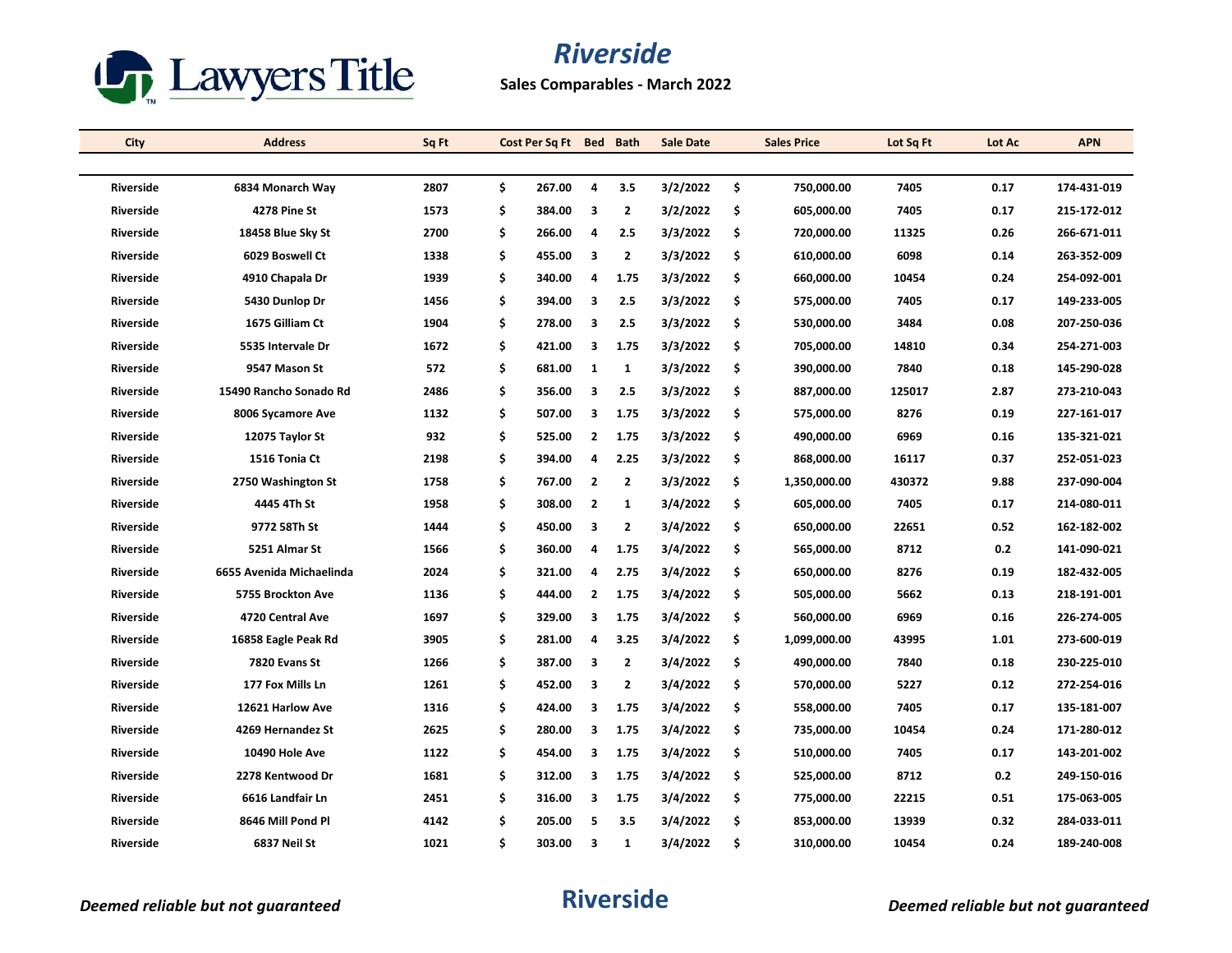

**Sales Comparables - March 2022**

| <b>City</b>      | <b>Address</b>            | Sq Ft |    | Cost Per Sq Ft Bed Bath |                         |              | <b>Sale Date</b> |     | <b>Sales Price</b> | Lot Sq Ft | Lot Ac | <b>APN</b>  |
|------------------|---------------------------|-------|----|-------------------------|-------------------------|--------------|------------------|-----|--------------------|-----------|--------|-------------|
|                  |                           |       |    |                         |                         |              |                  |     |                    |           |        |             |
| <b>Riverside</b> | 18725 Newman Ave          | 3259  | \$ | 216.00                  | 4                       | 2.25         | 3/4/2022         | \$  | 705.000.00         | 31798     | 0.73   | 267-162-001 |
| <b>Riverside</b> | 7372 Pebblewood Ct        | 3080  | \$ | 275.00                  | $\overline{a}$          | 2.5          | 3/4/2022         | \$  | 850,000.00         | 15245     | 0.35   | 183-430-019 |
| Riverside        | 9376 Ruby Red Ct          | 2118  | \$ | 318.00                  | 4                       | 2.5          | 3/4/2022         | \$  | 675,000.00         | 10454     | 0.24   | 266-362-008 |
| Riverside        | 4982 Rutile St            | 1019  | \$ | 392.00                  | $\overline{\mathbf{3}}$ | 1            | 3/4/2022         | \$  | 400,000.00         | 10454     | 0.24   | 167-131-001 |
| Riverside        | 20648 Spring St           | 2923  | \$ | 260.00                  | 5                       | 2.5          | 3/4/2022         | \$  | 760,000.00         | 9147      | 0.21   | 255-441-003 |
| Riverside        | 4375 Toyon Rd             | 1224  | \$ | 475.00                  | 3                       | 1.75         | 3/4/2022         | \$  | 582,500.00         | 7840      | 0.18   | 193-141-003 |
| <b>Riverside</b> | 8543 Yarrow Ln            | 2200  | \$ | 315.00                  | 4                       | 2.75         | 3/4/2022         | \$  | 695,000.00         | 6969      | 0.16   | 294-322-017 |
| <b>Riverside</b> | 1839 10Th St              | 1218  | \$ | 445.00                  | 3                       | 1.75         | 3/7/2022         | \$. | 543,000.00         | 7840      | 0.18   | 221-062-028 |
| Riverside        | 5846 Avenue Juan Bautista | 2332  | \$ | 289.00                  | 3                       | 1.75         | 3/7/2022         | \$  | 675,000.00         | 20473     | 0.47   | 186-182-006 |
| Riverside        | 12716 Avocado Way         | 2768  | \$ | 265.00                  | 4                       | 2.5          | 3/7/2022         | \$  | 735,000.00         | 9147      | 0.21   | 270-320-015 |
| <b>Riverside</b> | 3573 Beechwood Pl         | 2323  | \$ | 325.00                  | 3                       | 1.5          | 3/7/2022         | \$  | 755,000.00         | 8712      | 0.2    | 217-255-006 |
| <b>Riverside</b> | 1512 Century Ave          | 2753  | \$ | 317.00                  | 4                       | 2.5          | 3/7/2022         | \$  | 875,000.00         | 14810     | 0.34   | 252-171-017 |
| Riverside        | 5620 Green Pasture Rd     | 1584  | \$ | 391.00                  | 3                       | 2.5          | 3/7/2022         | \$  | 620,000.00         | 7405      | 0.17   | 181-273-009 |
| Riverside        | 4067 Haverford Ave        | 1547  | \$ | 371.00                  | 3                       | 1.75         | 3/7/2022         | \$  | 575,000.00         | 7840      | 0.18   | 258-162-012 |
| <b>Riverside</b> | 5144 Kedgwick Ct          | 2479  | \$ | 302.00                  | 4                       | 2.5          | 3/7/2022         | \$  | 750,000.00         | 15245     | 0.35   | 141-331-011 |
| Riverside        | 10740 Kloiber St          | 1560  | \$ | 362.00                  | 4                       | 1.75         | 3/7/2022         | \$  | 565,000.00         | 6969      | 0.16   | 143-313-025 |
| <b>Riverside</b> | 20809 Oakdale Ln          | 2621  | \$ | 286.00                  | 3                       | 2.5          | 3/7/2022         | \$  | 750,000.00         | 9583      | 0.22   | 294-453-019 |
| <b>Riverside</b> | 7215 Pontoosuc Ave        | 1632  | \$ | 338.00                  | 3                       | 1.75         | 3/7/2022         | \$  | 552,000.00         | 6969      | 0.16   | 237-211-007 |
| <b>Riverside</b> | 10626 Portsmouth Ct       | 1178  | \$ | 441.00                  | 3                       | 1.75         | 3/7/2022         | \$  | 520,000.00         | 8276      | 0.19   | 138-323-028 |
| <b>Riverside</b> | 555 Prospect Ave          | 1096  | \$ | 410.00                  | 3                       | 3.5          | 3/7/2022         | \$. | 450,000.00         | 6098      | 0.14   | 247-160-030 |
| <b>Riverside</b> | 19978 Saint Francis Dr    | 1760  | \$ | 332.00                  | $\overline{\mathbf{3}}$ | 2.5          | 3/7/2022         | \$  | 585,000.00         | 5227      | 0.12   | 284-195-037 |
| <b>Riverside</b> | 4776 Sunnyside Dr         | 1295  | \$ | 416.00                  | $\overline{2}$          | $\mathbf{1}$ | 3/7/2022         | \$  | 540,000.00         | 7405      | 0.17   | 226-282-013 |
| <b>Riverside</b> | 6401 Thunder Bay Trl      | 1554  | \$ | 321.00                  | з                       | 2.5          | 3/7/2022         | \$  | 500,000.00         | 3484      | 0.08   | 185-404-006 |
| Riverside        | 17347 Timberview Dr       | 3912  | \$ | 345.00                  | 6                       | 4            | 3/7/2022         | \$  | 1,350,000.00       | 49222     | 1.13   | 273-633-004 |
| <b>Riverside</b> | 20283 Westpoint Dr        | 1711  | \$ | 376.00                  | 3                       | 1.75         | 3/7/2022         | \$  | 645,000.00         | 14374     | 0.33   | 256-072-008 |
| <b>Riverside</b> | 11041 Whitford Ave        | 472   | \$ | 762.00                  | $\mathbf{1}$            | 1.75         | 3/7/2022         | \$  | 360,000.00         | 7405      | 0.17   | 146-242-025 |
| Riverside        | 11440 Arizona Ave         | 4126  | \$ | 121.00                  | 5                       | 4            | 3/8/2022         | \$. | 500,000.00         | 16988     | 0.39   | 136-440-011 |
| Riverside        | 7546 Bloom Way            | 1044  | \$ | 424.00                  | $\overline{a}$          | $\mathbf{1}$ | 3/8/2022         | \$  | 443,000.00         | 6534      | 0.15   | 237-062-020 |
| <b>Riverside</b> | 19772 Country Rose Dr     | 3685  | \$ | 264.00                  | 6                       | 4.5          | 3/8/2022         | \$  | 975,000.00         | 16117     | 0.37   | 266-501-002 |
| Riverside        | 9027 Delano Dr            | 1215  | Ś  | 489.00                  | 3                       | 1.75         | 3/8/2022         | \$  | 595,000.00         | 7405      | 0.17   | 193-021-007 |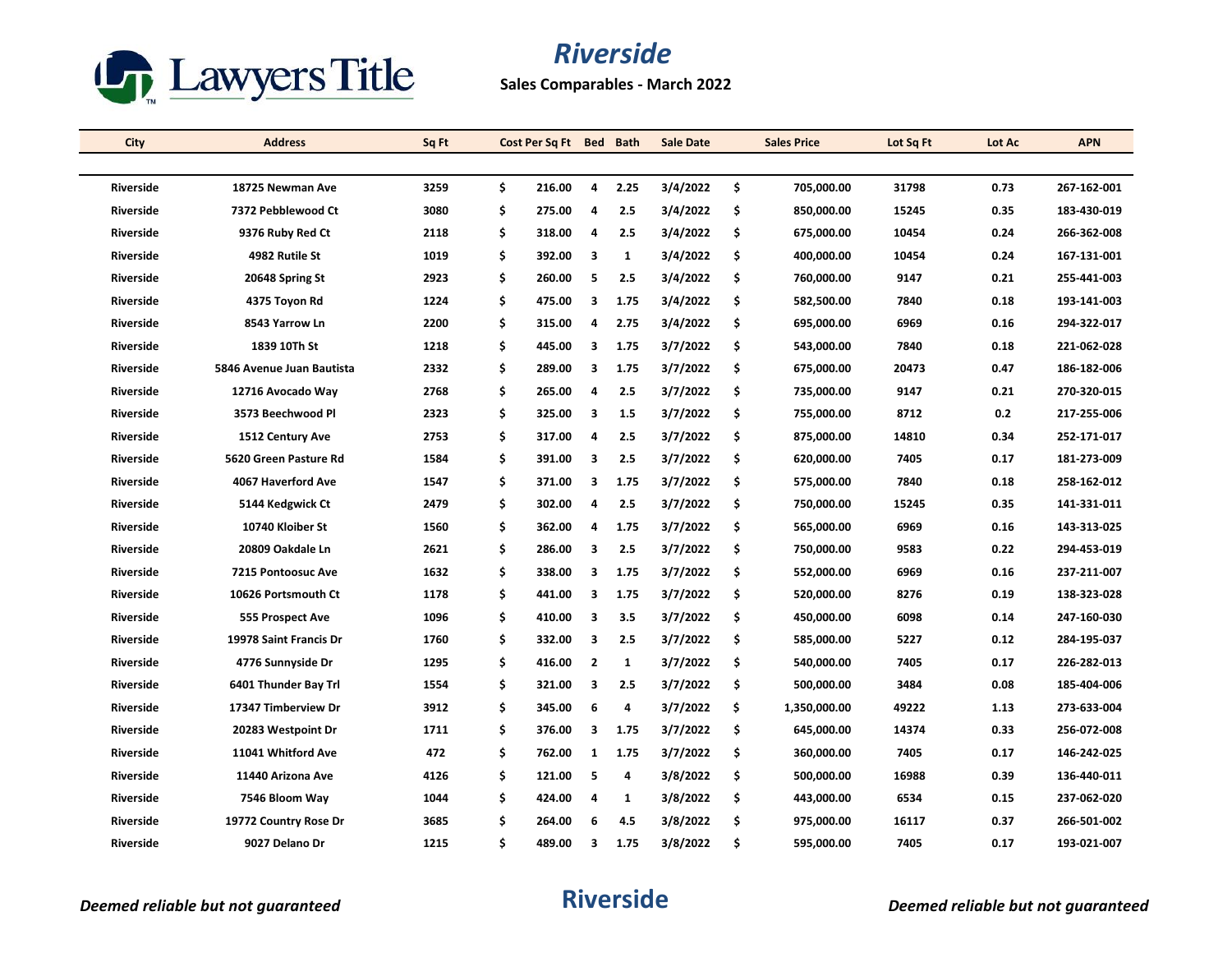

**Sales Comparables - March 2022**

| City             | <b>Address</b>         | Sq Ft | Cost Per Sq Ft Bed Bath |                |                | <b>Sale Date</b> |     | <b>Sales Price</b> | Lot Sq Ft | Lot Ac | <b>APN</b>  |
|------------------|------------------------|-------|-------------------------|----------------|----------------|------------------|-----|--------------------|-----------|--------|-------------|
|                  |                        |       |                         |                |                |                  |     |                    |           |        |             |
| <b>Riverside</b> | 11631 Granmere Ct      | 1900  | \$<br>363.00            | 4              | 1.75           | 3/8/2022         | \$  | 690.000.00         | 6969      | 0.16   | 132-212-007 |
| <b>Riverside</b> | 4308 Jefferson St      | 896   | \$<br>524.00            | 3              | $\overline{2}$ | 3/8/2022         | \$  | 470,000.00         | 6969      | 0.16   | 227-063-010 |
| <b>Riverside</b> | 8549 New Windsor St    | 2946  | \$<br>274.00            | 4              | 3              | 3/8/2022         | \$  | 810,000.00         | 6969      | 0.16   | 284-292-019 |
| <b>Riverside</b> | 19126 Pemberton Pl     | 1503  | \$<br>364.00            | 3              | 2.25           | 3/8/2022         | \$  | 548,000.00         | 3049      | 0.07   | 276-133-010 |
| <b>Riverside</b> | 8355 Plainview St      | 2132  | \$<br>354.00            | 3              | 2.5            | 3/8/2022         | \$  | 755,000.00         | 7405      | 0.17   | 284-081-019 |
| <b>Riverside</b> | 1424 Salmon River Rd   | 1347  | \$<br>385.00            | 3              | $\mathbf{2}$   | 3/8/2022         | \$  | 519,000.00         | 7840      | 0.18   | 206-282-029 |
| <b>Riverside</b> | 6052 Applecross Dr     | 1656  | \$<br>353.00            | 4              | 2.5            | 3/9/2022         | \$  | 585,000.00         | 4356      | 0.1    | 263-342-010 |
| <b>Riverside</b> | 20411 Avenida Hacienda | 2068  | \$<br>309.00            | 4              | 1.75           | 3/9/2022         | \$  | 640,000.00         | 21344     | 0.49   | 297-051-014 |
| <b>Riverside</b> | 8601 Barnwood Ln       | 3354  | \$<br>253.00            | 4              | 3              | 3/9/2022         | \$  | 850,000.00         | 10454     | 0.24   | 284-033-019 |
| <b>Riverside</b> | 900 Country Club Dr    | 2332  | \$<br>317.00            | 3              | 1.75           | 3/9/2022         | \$  | 740,000.00         | 16552     | 0.38   | 254-200-008 |
| <b>Riverside</b> | 14359 Dove Canyon Dr   | 2485  | \$<br>299.00            | 4              | $\overline{2}$ | 3/9/2022         | \$  | 745,000.00         | 16552     | 0.38   | 271-270-071 |
| <b>Riverside</b> | 15615 Golden Star Ave  | 3390  | \$<br>294.00            | 3              | 3.25           | 3/9/2022         | \$  | 1,000,000.00       | 45302     | 1.04   | 245-430-025 |
| <b>Riverside</b> | 20800 Hillsdale Rd     | 3135  | \$<br>271.00            | 4              | 3              | 3/9/2022         | \$. | 851,000.00         | 8712      | 0.2    | 294-424-001 |
| Riverside        | 3389 June Ct           | 1928  | \$<br>383.00            | 3              | $\overline{2}$ | 3/9/2022         | \$  | 740,000.00         | 8712      | 0.2    | 135-352-011 |
| <b>Riverside</b> | 3568 Marshall St       | 1195  | \$<br>450.00            | 3              | $\mathbf{1}$   | 3/9/2022         | \$  | 538,000.00         | 7840      | 0.18   | 230-071-018 |
| <b>Riverside</b> | 4418 Monroe St         | 1303  | \$<br>460.00            | 3              | 1.75           | 3/9/2022         | \$  | 600,000.00         | 9147      | 0.21   | 193-053-050 |
| <b>Riverside</b> | 10112 Shady View St    | 1380  | \$<br>340.00            | 4              | 1.75           | 3/9/2022         | \$  | 470,000.00         | 6534      | 0.15   | 234-192-013 |
| <b>Riverside</b> | 4553 Toyon Rd          | 1288  | \$<br>446.00            | 3              | 1.75           | 3/9/2022         | \$  | 575,000.00         | 6534      | 0.15   | 193-101-005 |
| <b>Riverside</b> | 5660 Via Terreno       | 1626  | \$<br>338.00            | 3              | 1.75           | 3/9/2022         | \$  | 550,000.00         | 14374     | 0.33   | 253-302-011 |
| <b>Riverside</b> | 8632 Barnwood Ln       | 3558  | \$<br>199.00            | 5              | 3              | 3/10/2022        | \$. | 710,000.00         | 12196     | 0.28   | 284-035-004 |
| <b>Riverside</b> | 8506 Conway Dr         | 1119  | \$<br>491.00            | 3              | 1.5            | 3/10/2022        | \$  | 550,000.00         | 7840      | 0.18   | 191-173-001 |
| <b>Riverside</b> | 3748 Creekpark St      | 1586  | \$<br>334.00            | 3              | 2.5            | 3/10/2022        | \$  | 530,000.00         | 3049      | 0.07   | 209-260-046 |
| <b>Riverside</b> | 5621 El Palomino Dr    | 1936  | \$<br>309.00            | 4              | 2.5            | 3/10/2022        | \$  | 600,000.00         | 4791      | 0.11   | 166-580-016 |
| <b>Riverside</b> | 7572 Fern St           | 1621  | \$<br>253.00            | $\overline{2}$ | 1.75           | 3/10/2022        | \$  | 411,000.00         | 6969      | 0.16   | 230-282-009 |
| <b>Riverside</b> | 10080 Glenbrook St     | 1322  | \$<br>461.00            | 3              | 1.75           | 3/10/2022        | \$  | 610,000.00         | 6969      | 0.16   | 234-193-003 |
| <b>Riverside</b> | 9085 Hobart Dr         | 1280  | \$<br>421.00            | 4              | 1.75           | 3/10/2022        | \$  | 540,000.00         | 6969      | 0.16   | 155-304-014 |
| <b>Riverside</b> | 3561 Jefferson St      | 1250  | \$<br>340.00            | 3              | 1.75           | 3/10/2022        | Ŝ.  | 425,000.00         | 7405      | 0.17   | 230-062-007 |
| <b>Riverside</b> | 4532 Jeremiah Ct       | 1215  | \$<br>312.00            | 3              | 1.75           | 3/10/2022        | \$  | 380,000.00         | 7840      | 0.18   | 191-210-050 |
| <b>Riverside</b> | 10844 Portofino Ln     | 3773  | \$<br>223.00            | 5              | 3              | 3/10/2022        | \$  | 842,000.00         | 6969      | 0.16   | 138-480-010 |
| <b>Riverside</b> | 14075 Quailridge Dr    | 2358  | \$<br>381.00            | 3              | 2.5            | 3/10/2022        | \$  | 900,000.00         | 16552     | 0.38   | 271-200-033 |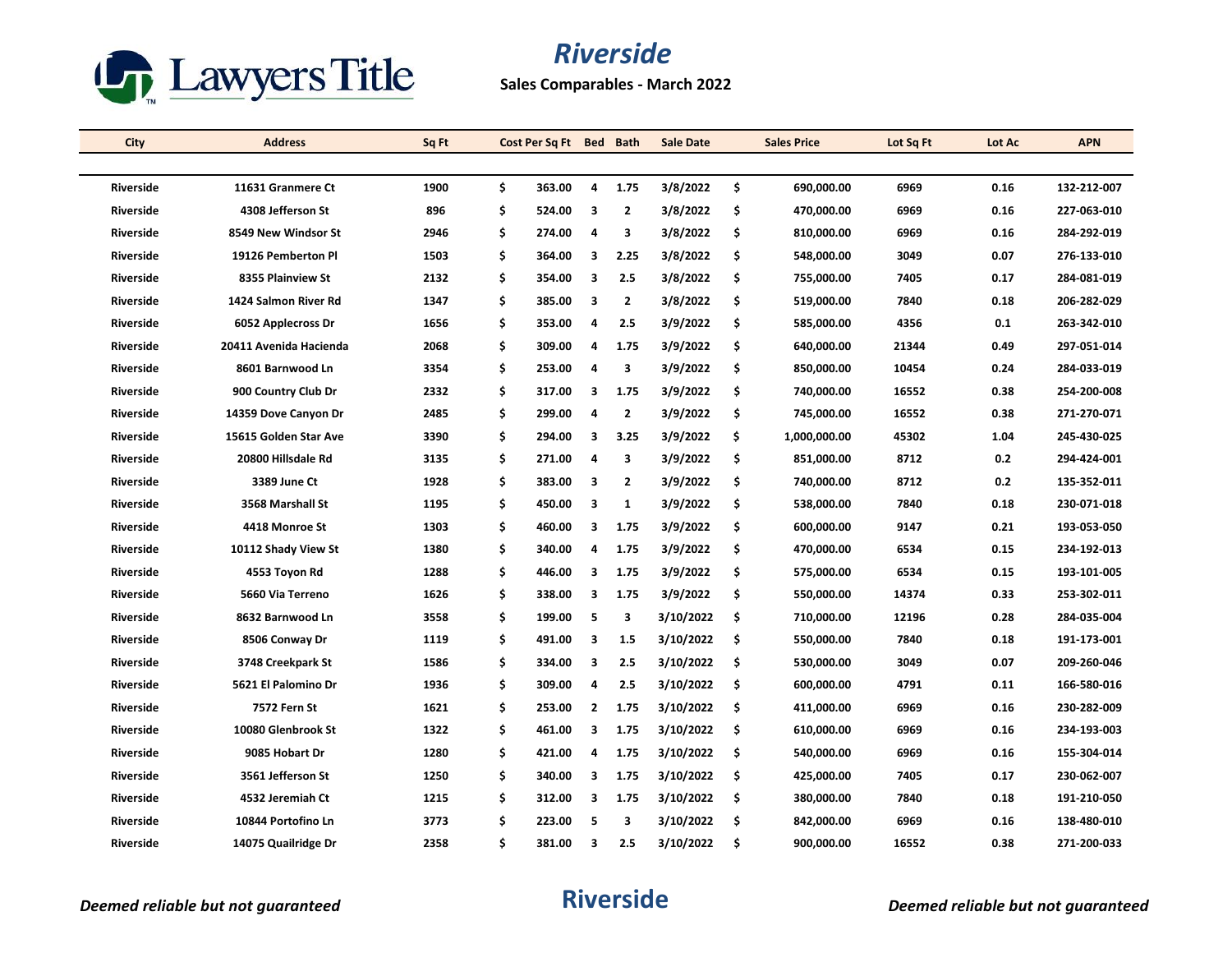

**Sales Comparables - March 2022**

| City             | <b>Address</b>          | Sq Ft |    | Cost Per Sq Ft Bed Bath |                         |                | <b>Sale Date</b> |     | <b>Sales Price</b> | Lot Sq Ft | Lot Ac | <b>APN</b>  |
|------------------|-------------------------|-------|----|-------------------------|-------------------------|----------------|------------------|-----|--------------------|-----------|--------|-------------|
|                  |                         |       |    |                         |                         |                |                  |     |                    |           |        |             |
| <b>Riverside</b> | 9186 Santa Barbara Dr   | 3186  | \$ | 258.00                  | 5                       | 2.75           | 3/10/2022        | Ŝ.  | 825.000.00         | 7840      | 0.18   | 266-532-001 |
| Riverside        | 2179 Trafalgar Ave      | 1878  | \$ | 372.00                  | 3                       | 2.25           | 3/10/2022        | -\$ | 699,000.00         | 7840      | 0.18   | 243-060-009 |
| <b>Riverside</b> | 4044 Ballad Pl          | 1578  | \$ | 355.00                  | 4                       | 1.75           | 3/11/2022        | -\$ | 560,500.00         | 9583      | 0.22   | 142-302-010 |
| <b>Riverside</b> | 4143 Bandini Ave        | 1111  | \$ | 441.00                  | $\overline{2}$          | $\mathbf{1}$   | 3/11/2022        | \$  | 490,000.00         | 5662      | 0.13   | 217-262-030 |
| <b>Riverside</b> | 5723 Brockton Ave       | 1274  | \$ | 693.00                  | 4                       | 1.75           | 3/11/2022        | -\$ | 884,000.00         | 7405      | 0.17   | 218-183-001 |
| <b>Riverside</b> | 11307 Brookfall Ct      | 2633  | \$ | 303.00                  | $\overline{a}$          | 3              | 3/11/2022        | \$  | 800,000.00         | 10018     | 0.23   | 142-540-064 |
| <b>Riverside</b> | 8766 Brunswick Ave      | 1100  | \$ | 490.00                  | 3                       | 1.75           | 3/11/2022        | \$  | 540,000.00         | 7405      | 0.17   | 193-043-013 |
| <b>Riverside</b> | 157 Cape Elizabeth Way  | 1261  | \$ | 448.00                  | 3                       | 1.75           | 3/11/2022        | \$  | 565,000.00         | 6098      | 0.14   | 272 253 016 |
| Riverside        | 6638 De Anza Ave        | 1194  | \$ | 489.00                  | 3                       | $\mathbf{1}$   | 3/11/2022        | \$  | 585,000.00         | 6534      | 0.15   | 225-223-003 |
| <b>Riverside</b> | 8784 Driftwood Dr       | 1621  | \$ | 308.00                  | 3                       | 1.75           | 3/11/2022        | \$. | 500,000.00         | 6969      | 0.16   | 191-134-014 |
| Riverside        | 6376 Greyson Way        | 2136  | \$ | 339.00                  | 3                       | 1.75           | 3/11/2022        | \$  | 725,000.00         | 20908     | 0.48   | 252-203-027 |
| <b>Riverside</b> | 4304 Hale St            | 1274  | \$ | 408.00                  | 4                       | 2              | 3/11/2022        | \$  | 520,000.00         | 6969      | 0.16   | 206-291-001 |
| <b>Riverside</b> | 6880 Jurupa Rd          | 1068  | \$ | 477.00                  | $\overline{2}$          | $\mathbf{1}$   | 3/11/2022        | \$  | 510,000.00         | 11325     | 0.26   | 183-171-003 |
| <b>Riverside</b> | 19224 Laurenrae St      | 2340  | \$ | 303.00                  | 5                       | 2.75           | 3/11/2022        | -\$ | 710.000.00         | 6969      | 0.16   | 266-392-027 |
| <b>Riverside</b> | 4686 Merrill Ave        | 890   | \$ | 584.00                  | $\overline{2}$          | $\mathbf{1}$   | 3/11/2022        | Ŝ.  | 520,000.00         | 6969      | 0.16   | 226-302-002 |
| Riverside        | 375 Prospect Ave        | 897   | \$ | 434.00                  | $\overline{2}$          | 2              | 3/11/2022        | \$  | 390,000.00         | 3920      | 0.09   | 247-121-012 |
| Riverside        | 4317 Riverbend Ln       | 1598  | \$ | 214.00                  | $\overline{\mathbf{3}}$ | $\overline{2}$ | 3/11/2022        | -\$ | 343,000.00         | 7405      | 0.17   | 181-281-004 |
| <b>Riverside</b> | 5641 Rutile St          | 1080  | \$ | 579.00                  | 3                       | $\mathbf{1}$   | 3/11/2022        | \$  | 626,000.00         | 70567     | 1.62   | 162-121-011 |
| <b>Riverside</b> | 4950 Via Campeche       | 1626  | \$ | 430.00                  | 3                       | $\overline{2}$ | 3/11/2022        | -\$ | 700,000.00         | 13939     | 0.32   | 254-091-005 |
| <b>Riverside</b> | 17233 Woodentree Ln     | 2649  | \$ | 283.00                  | 4                       | 2.5            | 3/11/2022        | -\$ | 750,000.00         | 8276      | 0.19   | 270-380-012 |
| Riverside        | 4328 Beatty Dr          | 1432  | \$ | 455.00                  | 3                       | 1.75           | 3/14/2022        | -\$ | 652,000.00         | 8276      | 0.19   | 225-111-010 |
| Riverside        | 20613 Bison Mesa Rd     | 1749  | \$ | 379.00                  | $\overline{a}$          | 2              | 3/14/2022        | -\$ | 663,500.00         | 8629      | 0.2    | 257-630-014 |
| <b>Riverside</b> | 12492 Bougainvillea Way | 3464  | \$ | 251.00                  | 5                       | 3.5            | 3/14/2022        | -\$ | 870,000.00         | 10890     | 0.25   | 270-220-017 |
| <b>Riverside</b> | 3410 Brockton Ave       | 1008  | \$ | 525.00                  | 3                       | $\mathbf{1}$   | 3/14/2022        | \$  | 530,000.00         | 5227      | 0.12   | 214-141-001 |
| <b>Riverside</b> | 6344 Cinnabar Dr        | 1228  | \$ | 248.00                  | 3                       | 1.5            | 3/14/2022        | \$  | 305,000.00         | 8712      | 0.2    | 177-122-008 |
| <b>Riverside</b> | 8961 Colorado Ave       | 1278  | \$ | 469.00                  | 4                       | 1.75           | 3/14/2022        | -\$ | 600,000.00         | 7405      | 0.17   | 191-124-013 |
| Riverside        | 8923 Conway Dr          | 1253  | \$ | 363.00                  | 3                       | 1.75           | 3/14/2022        | \$  | 455,100.00         | 6969      | 0.16   | 191-121-027 |
| <b>Riverside</b> | 10705 Cypress Ave       | 1885  | \$ | 217.00                  | 4                       | 2              | 3/14/2022        | -\$ | 410,000.00         | 12196     | 0.28   | 150-030-011 |
| <b>Riverside</b> | 8499 Glencoe Dr         | 1937  | \$ | 302.00                  | 3                       | $\overline{2}$ | 3/14/2022        | \$  | 585,000.00         | 7405      | 0.17   | 191-182-020 |
| <b>Riverside</b> | 16315 Hillsmont Ln      | 3600  | Ś. | 259.00                  | 5                       | 3              | 3/14/2022        | \$. | 935,000.00         | 20908     | 0.48   | 269-452-004 |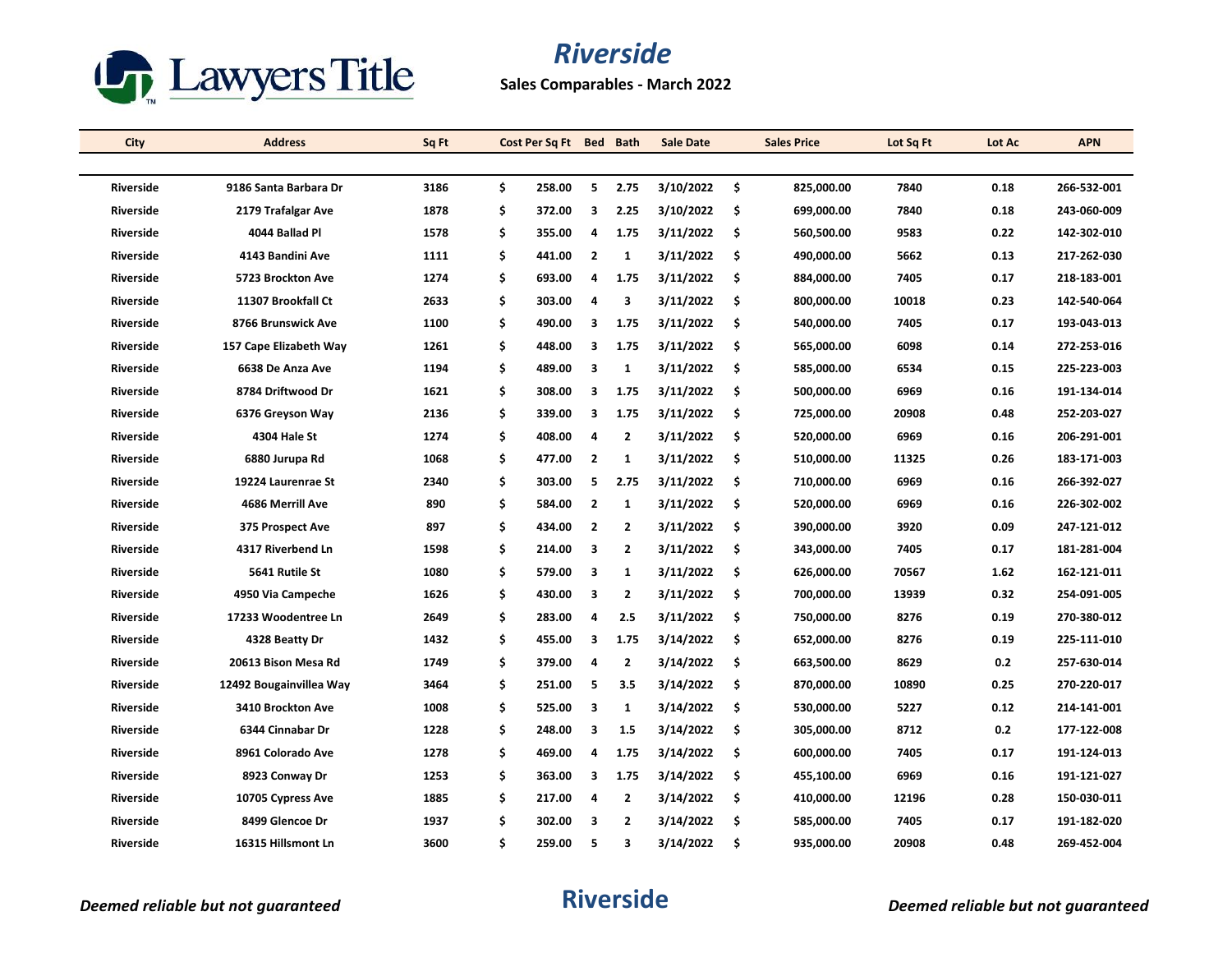

**Sales Comparables - March 2022**

| City             | <b>Address</b>         | Sq Ft | Cost Per Sq Ft Bed Bath |                         |                | <b>Sale Date</b> |     | <b>Sales Price</b> | Lot Sq Ft | Lot Ac | <b>APN</b>  |
|------------------|------------------------|-------|-------------------------|-------------------------|----------------|------------------|-----|--------------------|-----------|--------|-------------|
|                  |                        |       |                         |                         |                |                  |     |                    |           |        |             |
| <b>Riverside</b> | 19205 Hitching Post Pl | 2865  | \$<br>209.00            | 4                       | 2.75           | 3/14/2022        | Ŝ.  | 600.000.00         | 10454     | 0.24   | 284-324-006 |
| Riverside        | 2906 Maude St          | 1322  | \$<br>484.00            | 3                       | $\overline{2}$ | 3/14/2022        | -\$ | 640,000.00         | 8712      | 0.2    | 235-071-018 |
| Riverside        | 4319 Merrill Ave       | 1504  | \$<br>410.00            | -3                      | 1.5            | 3/14/2022        | \$  | 618,000.00         | 7405      | 0.17   | 225-101-033 |
| <b>Riverside</b> | 19456 Mi Casa Ct       | 3778  | \$<br>218.00            | 5                       | 3.75           | 3/14/2022        | \$. | 825,000.00         | 10890     | 0.25   | 266-561-020 |
| <b>Riverside</b> | 3509 Nash St           | 1829  | \$<br>331.00            | 4                       | 2.5            | 3/14/2022        | -\$ | 607,000.00         | 6969      | 0.16   | 206-081-001 |
| Riverside        | 8603 Newton Pl         | 1434  | \$<br>380.00            | 3                       | $\overline{2}$ | 3/14/2022        | -\$ | 546,000.00         | 14810     | 0.34   | 294-401-008 |
| <b>Riverside</b> | 5144 Olivewood Ave     | 784   | \$<br>561.00            | $\overline{2}$          | $\mathbf{1}$   | 3/14/2022        | \$  | 440,000.00         | 7405      | 0.17   | 219-175-003 |
| <b>Riverside</b> | 6762 Palos Dr          | 1300  | \$<br>412.00            | 4                       | 1.75           | 3/14/2022        | Ŝ.  | 536,000.00         | 7840      | 0.18   | 155-212-016 |
| Riverside        | 4245 Papago St         | 1931  | \$<br>328.00            | $\overline{a}$          | 3              | 3/14/2022        | \$  | 635,000.00         | 5227      | 0.12   | 181-332-001 |
| <b>Riverside</b> | 2487 Pleasant St       | 1630  | \$<br>314.00            | 3                       | $\overline{2}$ | 3/14/2022        | \$  | 512,500.00         | 6098      | 0.14   | 221-181-036 |
| <b>Riverside</b> | 7657 River Gulch Rd    | 3431  | \$<br>292.00            | -5                      | 1.5            | 3/14/2022        | \$. | 1,005,000.00       | 12593     | 0.29   | 255-700-012 |
| <b>Riverside</b> | 5932 Speyside Rd       | 2623  | \$<br>343.00            | 3                       | 2.5            | 3/14/2022        | \$  | 900,000.00         | 21780     | 0.5    | 263-360-038 |
| Riverside        | 8113 Stonemist Cir     | 1600  | \$<br>400.00            | 3                       | $\overline{2}$ | 3/14/2022        | \$. | 640,000.00         | 20037     | 0.46   | 166-602-019 |
| Riverside        | 16215 Twilight Cir     | 1858  | \$<br>360.00            | $\overline{\mathbf{3}}$ | 2.5            | 3/14/2022        | -\$ | 670,000.00         | 4356      | 0.1    | 135-453-004 |
| <b>Riverside</b> | 6446 Valley Dr         | 1703  | \$<br>65.00             | 3                       | 2              | 3/14/2022        | \$  | 112,108.00         | 23086     | 0.53   | 154-140-028 |
| Riverside        | 10025 Victoria Ave     | 924   | \$<br>638.00            | $\overline{2}$          | 1.5            | 3/14/2022        | \$  | 590,000.00         | 95832     | 2.2    | 138-290-001 |
| Riverside        | 7700 Westpark Dr       | 2550  | \$<br>431.00            | 4                       | 3              | 3/14/2022        | -\$ | 1,100,000.00       | 26136     | 0.6    | 242-271-001 |
| <b>Riverside</b> | 6348 Westview Dr       | 1490  | \$<br>382.00            | 3                       | 1.75           | 3/14/2022        | \$. | 570,000.00         | 10018     | 0.23   | 252-202-003 |
| <b>Riverside</b> | 17733 Willow Dr        | 3218  | \$<br>264.00            | $\overline{a}$          | 3              | 3/14/2022        | \$  | 850,000.00         | 10890     | 0.25   | 270-230-019 |
| <b>Riverside</b> | 17050 Broken Rock Ct   | 2758  | \$<br>335.00            | 3                       | 2.5            | 3/15/2022        | -\$ | 925,000.00         | 15245     | 0.35   | 140-351-015 |
| <b>Riverside</b> | 3531 Brynhurst Dr      | 1143  | \$<br>503.00            | 3                       | 1.75           | 3/15/2022        | -\$ | 575,000.00         | 6534      | 0.15   | 231-133-007 |
| Riverside        | 4991 Cedar St          | 1753  | \$<br>372.00            | 4                       | 2              | 3/15/2022        | \$  | 653,500.00         | 20473     | 0.47   | 167-321-009 |
| <b>Riverside</b> | 8436 Chesterfield Rd   | 1494  | \$<br>418.00            | 4                       | 2              | 3/15/2022        | \$  | 625,000.00         | 9147      | 0.21   | 294-382-006 |
| Riverside        | 3057 Cridge St         | 1600  | \$<br>403.00            |                         |                | 3/15/2022        | \$  | 645,000.00         | 12196     | 0.28   | 219-114-010 |
| <b>Riverside</b> | 4260 Dwight Ave        | 880   | \$<br>426.00            | $\overline{2}$          | $\mathbf{1}$   | 3/15/2022        | -\$ | 375,000.00         | 7405      | 0.17   | 221-153-018 |
| <b>Riverside</b> | 17603 Fan Palm Ln      | 3147  | \$<br>284.00            | 3                       | 3              | 3/15/2022        | \$  | 895,000.00         | 13068     | 0.3    | 270-310-005 |
| Riverside        | 196 Fox Mills Ln       | 1496  | \$<br>381.00            | - 3                     | $\overline{2}$ | 3/15/2022        | -\$ | 570,000.00         | 4356      | 0.1    | 272-253-036 |
| Riverside        | 6459 Grand Valley Trl  | 1554  | \$<br>389.00            | $\overline{\mathbf{3}}$ | 2.5            | 3/15/2022        | -\$ | 605,000.00         | 3484      | 0.08   | 185-401-025 |
| <b>Riverside</b> | 17185 Hazelwood Dr     | 3003  | \$<br>253.00            | 4                       | 2.5            | 3/15/2022        | \$  | 760,000.00         | 14374     | 0.33   | 270-400-009 |
| <b>Riverside</b> | 8684 Jo Jo Way         | 954   | \$<br>380.00            | 3                       | 1              | 3/15/2022        | \$. | 363,000.00         | 6969      | 0.16   | 155-262-011 |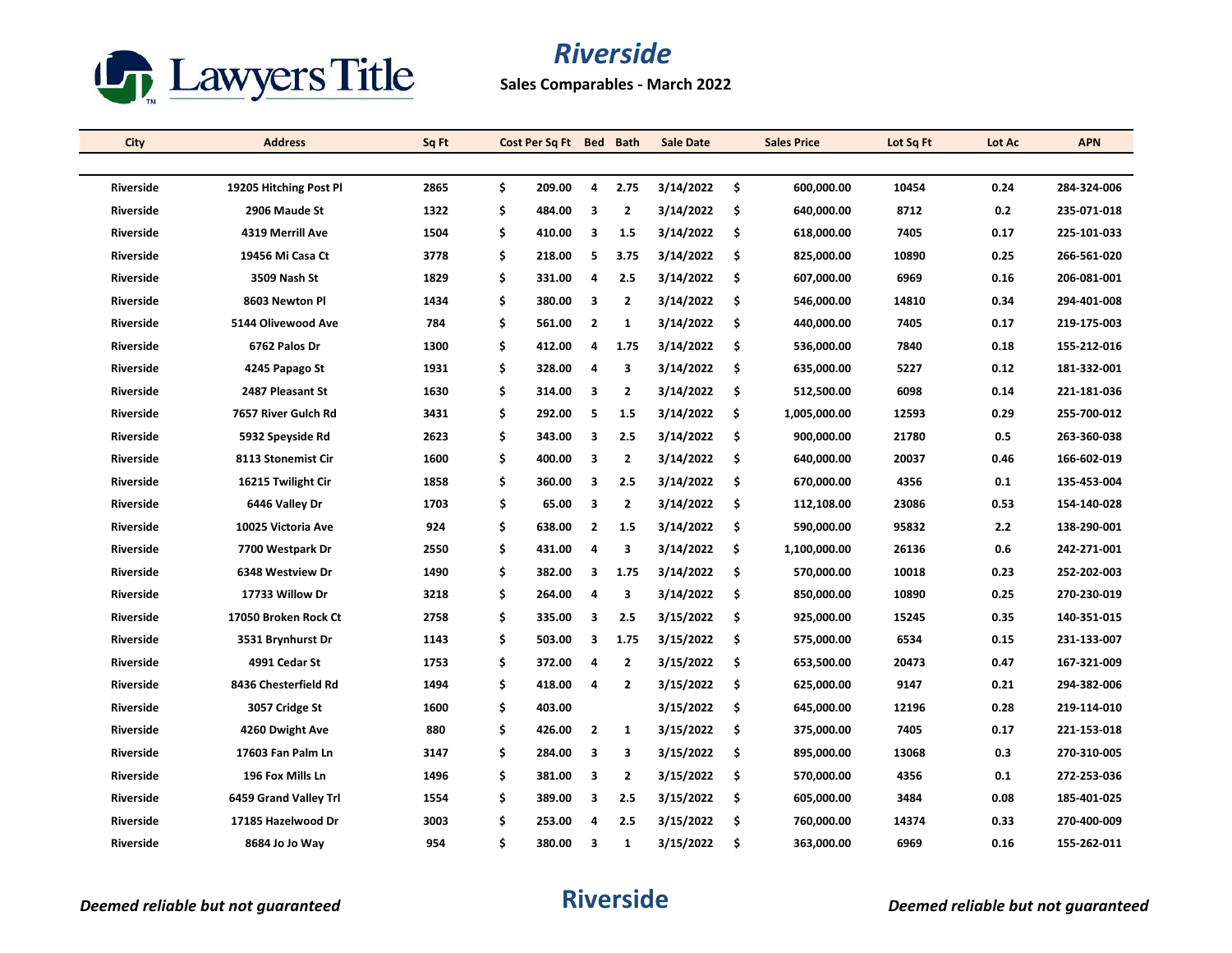

**Sales Comparables - March 2022**

| City             | <b>Address</b>       | Sq Ft | Cost Per Sq Ft Bed Bath |                         |              | <b>Sale Date</b> |     | <b>Sales Price</b> | Lot Sq Ft | Lot Ac | <b>APN</b>  |
|------------------|----------------------|-------|-------------------------|-------------------------|--------------|------------------|-----|--------------------|-----------|--------|-------------|
|                  |                      |       |                         |                         |              |                  |     |                    |           |        |             |
| <b>Riverside</b> | 4698 Jones Ave       | 916   | \$<br>872.00            | 4                       | $\mathbf{1}$ | 3/15/2022        | \$  | 799.000.00         | 51400     | 1.18   | 143-040-016 |
| <b>Riverside</b> | 19839 Nipoma Ct      | 2131  | \$<br>312.00            | 4                       | 3            | 3/15/2022        | \$  | 665,000.00         | 4791      | 0.11   | 284-192-004 |
| Riverside        | 209 Nisbet Way       | 1591  | \$<br>311.00            | 4                       | 1.75         | 3/15/2022        | -\$ | 495,500.00         | 9583      | 0.22   | 251-242-005 |
| <b>Riverside</b> | 8739 Quailbush Dr    | 1525  | \$<br>422.00            | 5                       | 1.75         | 3/15/2022        | \$  | 645,000.00         | 7405      | 0.17   | 294-261-009 |
| Riverside        | 4487 Santee Pl       | 1232  | \$<br>458.00            | 3                       | 1.75         | 3/15/2022        | -\$ | 565,000.00         | 7405      | 0.17   | 193-102-022 |
| Riverside        | 5377 Sierra St       | 1571  | \$<br>674.00            | 3                       | 1.75         | 3/15/2022        | \$. | 1,060,000.00       | 7405      | 0.17   | 190-331-015 |
| <b>Riverside</b> | 504 Tolouse Ave      | 1266  | \$<br>355.00            | $\overline{2}$          | $\mathbf{1}$ | 3/15/2022        | \$  | 450,000.00         | 10890     | 0.25   | 246-181-013 |
| <b>Riverside</b> | 3044 Westfield Dr    | 1568  | \$<br>408.00            | 3                       | 1.75         | 3/15/2022        | \$. | 640,000.00         | 7840      | 0.18   | 136-141-004 |
| Riverside        | 4682 Bandini Ave     | 1056  | \$<br>661.00            | $\overline{2}$          | 1            | 3/16/2022        | \$  | 698,500.00         | 28314     | 0.65   | 218-112-010 |
| Riverside        | 1862 Bradley St      | 4131  | \$<br>479.00            | 5                       | 4.75         | 3/16/2022        | \$  | 1,980,000.00       | 198633    | 4.56   | 242-080-028 |
| <b>Riverside</b> | 6712 Canyon Hill Dr  | 3753  | \$<br>266.00            | 4                       | 3            | 3/16/2022        | -\$ | 1,000,000.00       | 100188    | 2.3    | 243-370-013 |
| <b>Riverside</b> | 10580 Cook Ave       | 1058  | \$<br>420.00            | 3                       | $\mathbf{1}$ | 3/16/2022        | \$  | 445,000.00         | 7405      | 0.17   | 143-071-015 |
| <b>Riverside</b> | 1718 Fairmount Blvd  | 1236  | \$<br>374.00            | $\overline{2}$          | 1.75         | 3/16/2022        | \$. | 462,500.00         | 7405      | 0.17   | 209-252-010 |
| Riverside        | 745 Huston Dr        | 2802  | \$<br>281.00            | 4                       | 3.25         | 3/16/2022        | -\$ | 788,000.00         | 60548     | 1.39   | 257-070-025 |
| <b>Riverside</b> | 17990 Luna Ct        | 2656  | \$<br>315.00            | 4                       | 3            | 3/16/2022        | \$  | 839,000.00         | 39639     | 0.91   | 273-541-004 |
| Riverside        | 3871 Manchester Pl   | 1025  | \$<br>473.00            | 3                       | 1.5          | 3/16/2022        | \$  | 485,000.00         | 6534      | 0.15   | 193-243-016 |
| Riverside        | 9093 Mandarin Ln     | 1256  | \$<br>462.00            | 3                       | 1.75         | 3/16/2022        | -\$ | 581,000.00         | 7405      | 0.17   | 284-261-002 |
| <b>Riverside</b> | 6793 Ridgeside Dr    | 1901  | \$<br>209.00            | 4                       | 2.5          | 3/16/2022        | \$  | 398,500.00         | 9147      | 0.21   | 268-064-006 |
| <b>Riverside</b> | 1431 Villa St        | 1026  | \$<br>375.00            | $\overline{2}$          | $\mathbf{1}$ | 3/16/2022        | \$  | 385,000.00         | 6969      | 0.16   | 247-071-008 |
| <b>Riverside</b> | 3554 Atchison Cir    | 1646  | \$<br>379.00            | 3                       | 2.25         | 3/17/2022        | -\$ | 625,000.00         | 3920      | 0.09   | 132-261-001 |
| <b>Riverside</b> | 9555 Carver Ct       | 952   | \$<br>519.00            | $\overline{\mathbf{3}}$ | $\mathbf{1}$ | 3/17/2022        | -\$ | 495,000.00         | 12196     | 0.28   | 234-150-016 |
| <b>Riverside</b> | 5203 Contay Way      | 1304  | \$<br>419.00            | 3                       | $\mathbf{2}$ | 3/17/2022        | \$  | 547,000.00         | 5227      | 0.12   | 181-351-037 |
| <b>Riverside</b> | 7125 Marguerita Ave  | 1302  | \$<br>691.00            | 3                       | 1.75         | 3/17/2022        | \$  | 900,000.00         | 14374     | 0.33   | 230-320-032 |
| Riverside        | 1072 Peach Grv       | 1965  | \$<br>610.00            | 4                       | 1.75         | 3/17/2022        | \$  | 1,200,000.00       | 8712      | 0.2    | 206-332-013 |
| <b>Riverside</b> | 4681 Valley Forge Dr | 1739  | \$<br>253.00            | 4                       | 1.75         | 3/17/2022        | \$. | 440,000.00         | 19602     | 0.45   | 167-333-006 |
| <b>Riverside</b> | 5595 Via Escalante   | 2037  | \$<br>331.00            | 4                       | 3            | 3/17/2022        | -\$ | 675,000.00         | 21780     | 0.5    | 185-480-028 |
| Riverside        | 1860 9Th St          | 1533  | \$<br>322.00            | $\overline{2}$          | 1.75         | 3/18/2022        | \$. | 495,000.00         | 15245     | 0.35   | 221-062-005 |
| Riverside        | 5030 Bellamy Pl      | 1263  | \$<br>455.00            | 3                       | 1.75         | 3/18/2022        | \$  | 575,000.00         | 20473     | 0.47   | 147-353-008 |
| <b>Riverside</b> | 2051 Benbow Pl       | 2376  | \$<br>654.00            | 4                       | 2.25         | 3/18/2022        | \$  | 1,556,000.00       | 17859     | 0.41   | 222-143-011 |
| <b>Riverside</b> | 10187 Bonita Ave     | 952   | \$<br>460.00            | $\overline{2}$          | 1            | 3/18/2022        | \$  | 438,000.00         | 6098      | 0.14   | 145-112-013 |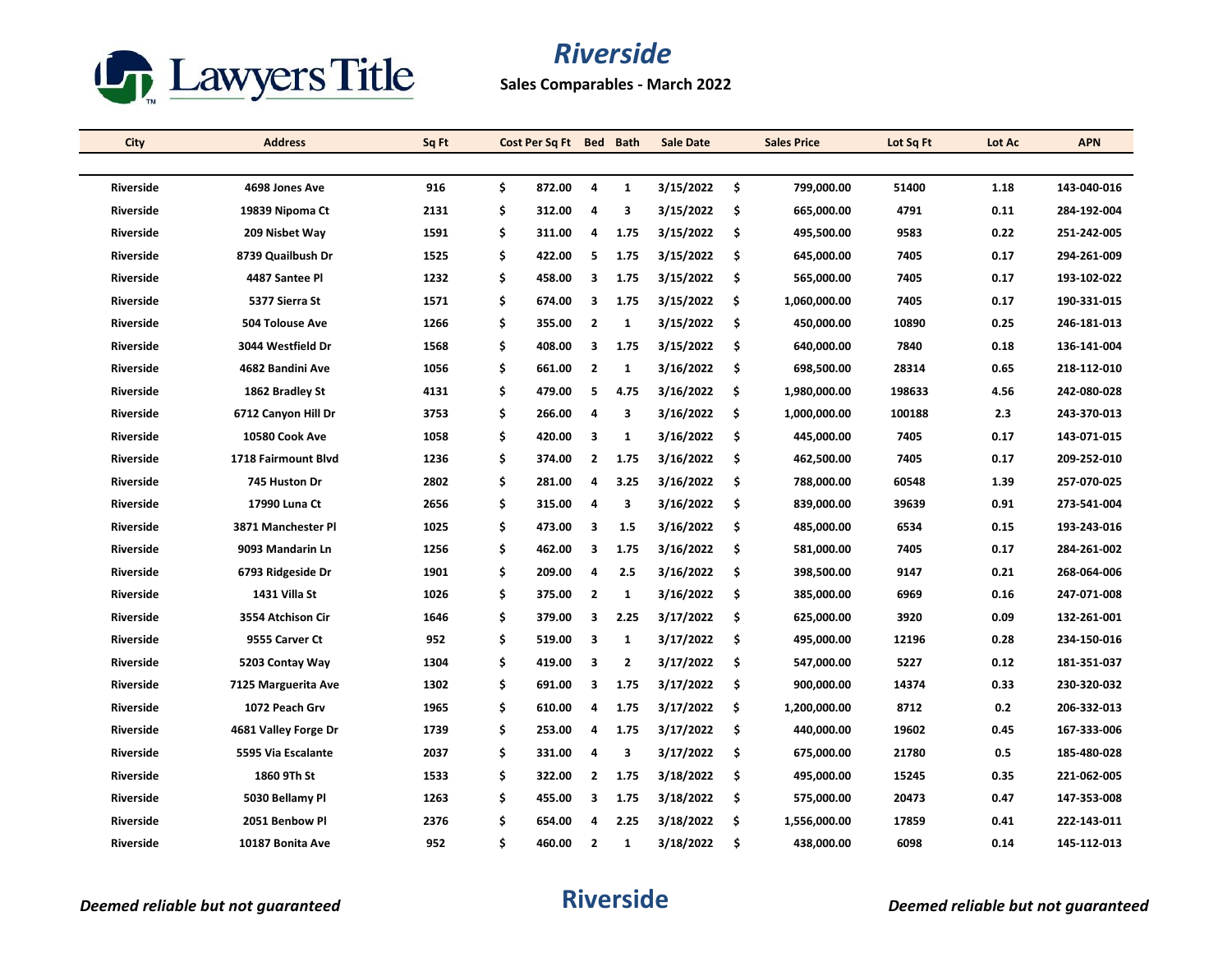

**Sales Comparables - March 2022**

| City             | <b>Address</b>         | Sq Ft | Cost Per Sq Ft Bed Bath |                |                | <b>Sale Date</b> |     | <b>Sales Price</b> | Lot Sq Ft | Lot Ac | <b>APN</b>  |
|------------------|------------------------|-------|-------------------------|----------------|----------------|------------------|-----|--------------------|-----------|--------|-------------|
|                  |                        |       |                         |                |                |                  |     |                    |           |        |             |
| <b>Riverside</b> | 5821 Brockton Ave      | 964   | \$<br>549.00            | $\overline{2}$ | $\mathbf{1}$   | 3/18/2022        | \$  | 530.000.00         | 10890     | 0.25   | 218-192-027 |
| <b>Riverside</b> | 3504 Bryce Way         | 1584  | \$<br>318.00            | 3              | 1.75           | 3/18/2022        | -\$ | 505,000.00         | 8276      | 0.19   | 225-334-013 |
| Riverside        | 2715 Cridge St         | 1008  | \$<br>471.00            | $\overline{2}$ | 1              | 3/18/2022        | \$  | 475,000.00         | 6534      | 0.15   | 219-132-002 |
| <b>Riverside</b> | 4374 Cruz Dr           | 2596  | \$<br>269.00            | 4              | 3              | 3/18/2022        | \$  | 700,000.00         | 3920      | 0.09   | 227-041-025 |
| <b>Riverside</b> | 3415 Donder Ct         | 1825  | \$<br>361.00            | 5              | 1.75           | 3/18/2022        | \$  | 660,000.00         | 7405      | 0.17   | 251-213-019 |
| Riverside        | 4379 Drexel Ave        | 1220  | \$<br>555.00            | 5              | 1.75           | 3/18/2022        | \$  | 678,000.00         | 8712      | 0.2    | 142-063-019 |
| <b>Riverside</b> | 15591 Golden Star Ave  | 2388  | \$<br>282.00            | 3              | 1.75           | 3/18/2022        | \$  | 675,000.00         | 48787     | 1.12   | 245-400-014 |
| <b>Riverside</b> | 8060 Haven View Dr     | 1247  | \$<br>441.00            | 3              | 2.25           | 3/18/2022        | \$  | 550,000.00         | 3484      | 0.08   | 163-321-015 |
| <b>Riverside</b> | 6246 Heatherwood Dr    | 1669  | \$<br>73.00             | 3              | 1.75           | 3/18/2022        | \$  | 123,000.00         | 4791      | 0.11   | 163-312-018 |
| <b>Riverside</b> | 19176 Hitching Post Pl | 3521  | \$<br>127.00            | 6              | 4              | 3/18/2022        | \$  | 449,000.00         | 12196     | 0.28   | 284-325-007 |
| Riverside        | 5985 Kitty Hawk Dr     | 2097  | \$<br>226.00            | 4              | 1.75           | 3/18/2022        | \$  | 475,000.00         | 7405      | 0.17   | 190-131-017 |
| <b>Riverside</b> | 3710 Mintern St        | 832   | \$<br>542.00            | $\overline{2}$ | 1              | 3/18/2022        | \$  | 451,000.00         | 7840      | 0.18   | 179-202-023 |
| Riverside        | 2807 Nevada Way        | 2085  | \$<br>325.00            | 3              | 1.75           | 3/18/2022        | \$  | 679,000.00         | 15245     | 0.35   | 223-183-006 |
| <b>Riverside</b> | 1190 N Orange St       | 805   | \$<br>248.00            | $\overline{2}$ | 1              | 3/18/2022        | -\$ | 200,000.00         | 4356      | 0.1    | 206-080-029 |
| <b>Riverside</b> | 13538 Pointer Ct       | 4521  | \$<br>304.00            | 5              | 3.25           | 3/18/2022        | \$  | 1,375,000.00       | 15245     | 0.35   | 270-530-010 |
| <b>Riverside</b> | 1520 Ransom Pl         | 1966  | \$<br>183.00            | 4              | 1.75           | 3/18/2022        | \$  | 360,000.00         | 16117     | 0.37   | 252-092-002 |
| <b>Riverside</b> | 1546 Regal Ct          | 2544  | \$<br>324.00            | 3              | 2.25           | 3/18/2022        | -\$ | 825,000.00         | 19602     | 0.45   | 252-112-010 |
| <b>Riverside</b> | 4773 Sierra St         | 1680  | \$<br>327.00            | 3              | $\overline{2}$ | 3/18/2022        | \$  | 550,000.00         | 11325     | 0.26   | 226-243-027 |
| <b>Riverside</b> | 1934 Spring Garden St  | 1104  | \$<br>434.00            | 3              | 1.75           | 3/18/2022        | \$  | 480,000.00         | 5662      | 0.13   | 210-042-018 |
| <b>Riverside</b> | 5213 Wenatchee Way     | 1839  | \$<br>331.00            | 4              | 2.75           | 3/18/2022        | \$  | 610,000.00         | 5662      | 0.13   | 181-341-014 |
| <b>Riverside</b> | 5056 Windhill Dr       | 2040  | \$<br>399.00            | 4              | 2.25           | 3/18/2022        | \$  | 815,000.00         | 20473     | 0.47   | 254-332-002 |
| <b>Riverside</b> | 8906 65Th St           | 1188  | \$<br>248.00            | 3              | $\mathbf{1}$   | 3/21/2022        | -\$ | 295,000.00         | 3920      | 0.09   | 163-112-002 |
| <b>Riverside</b> | 7132 Alviso Ave        | 2686  | \$<br>152.00            | 3              | 2.25           | 3/21/2022        | \$  | 410,000.00         | 14810     | 0.34   | 185-181-009 |
| Riverside        | 20601 Bison Mesa Rd    | 1858  | \$<br>354.00            | 4              | $\overline{2}$ | 3/21/2022        | -\$ | 658,500.00         | 9997      | 0.23   | 257-630-015 |
| Riverside        | 4629 Brentwood Ave     | 1522  | \$<br>367.00            | 4              | 1.5            | 3/21/2022        | \$  | 560,000.00         | 7840      | 0.18   | 218-134-011 |
| <b>Riverside</b> | 5491 Bushnell Ave      | 1252  | \$<br>279.00            | 3              | $\mathbf{1}$   | 3/21/2022        | \$  | 350,000.00         | 141134    | 3.24   | 149-350-015 |
| <b>Riverside</b> | 8783 Driftwood Dr      | 1125  | \$<br>542.00            | 3              | 1.75           | 3/21/2022        | -\$ | 610,000.00         | 10890     | 0.25   | 191-132-010 |
| <b>Riverside</b> | 20303 Edmund Rd        | 1550  | \$<br>410.00            | 4              | 1.75           | 3/21/2022        | -\$ | 636,000.00         | 7405      | 0.17   | 294-362-013 |
| <b>Riverside</b> | 8652 Garfield St       | 1254  | \$<br>442.00            | 3              | 1.75           | 3/21/2022        | \$  | 555,000.00         | 6969      | 0.16   | 193-301-019 |
| <b>Riverside</b> | 3636 Gay Way           | 2247  | \$<br>213.00            | 4              | 2.25           | 3/21/2022        | \$  | 480,000.00         | 8276      | 0.19   | 231-111-014 |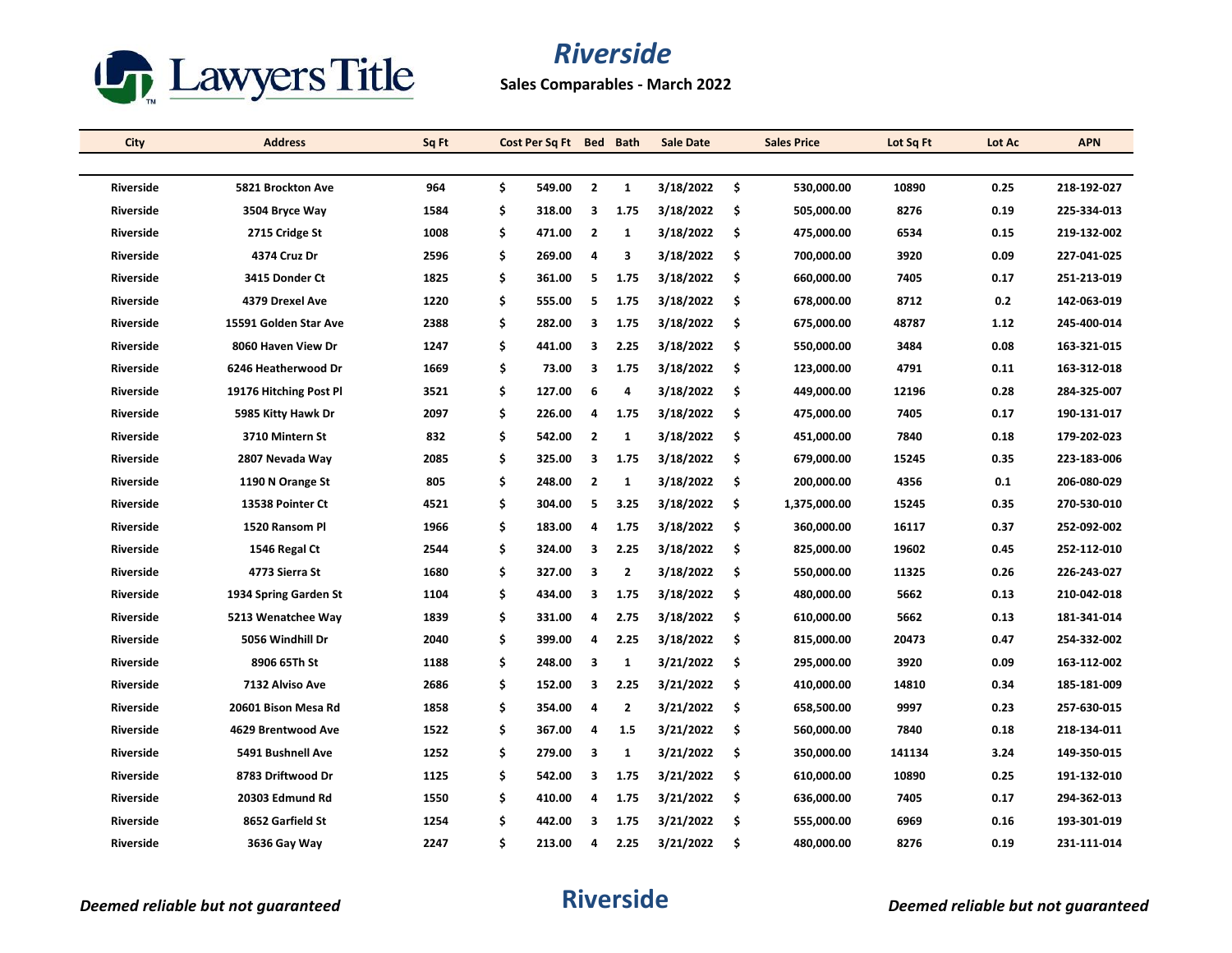

**Sales Comparables - March 2022**

| City             | <b>Address</b>        | Sq Ft | Cost Per Sq Ft Bed Bath |                |                | <b>Sale Date</b> |     | <b>Sales Price</b> | Lot Sq Ft | Lot Ac | <b>APN</b>  |
|------------------|-----------------------|-------|-------------------------|----------------|----------------|------------------|-----|--------------------|-----------|--------|-------------|
|                  |                       |       |                         |                |                |                  |     |                    |           |        |             |
| <b>Riverside</b> | 1970 Greenwood Cir    | 2143  | \$<br>443.00            | 4              | 2.75           | 3/21/2022        | \$  | 950.000.00         | 29620     | 0.68   | 269-240-019 |
| <b>Riverside</b> | 5245 Hallmark St      | 1606  | \$<br>395.00            | 3              | 2.25           | 3/21/2022        | \$  | 635,000.00         | 9147      | 0.21   | 146-021-028 |
| Riverside        | 18385 Moss Rd         | 4001  | \$<br>349.00            | 5              | 4.5            | 3/21/2022        | \$  | 1,400,000.00       | 39204     | 0.9    | 276-030-003 |
| <b>Riverside</b> | 3485 Roslyn St        | 1217  | \$<br>488.00            | 3              | 1.75           | 3/21/2022        | \$  | 595,000.00         | 7840      | 0.18   | 231-152-010 |
| <b>Riverside</b> | 6756 Rycroft Dr       | 2493  | \$<br>307.00            | 4              | 2.5            | 3/21/2022        | -\$ | 766,000.00         | 9583      | 0.22   | 268-131-005 |
| <b>Riverside</b> | 6595 Solano Dr        | 1648  | \$<br>348.00            | 4              | $\mathbf{2}$   | 3/21/2022        | -\$ | 575,000.00         | 6969      | 0.16   | 177-302-027 |
| <b>Riverside</b> | 2039 12Th St          | 1468  | \$<br>357.00            | 4              | 1.5            | 3/22/2022        | \$  | 525,000.00         | 6969      | 0.16   | 221-040-017 |
| <b>Riverside</b> | 5690 Argyle Way       | 1747  | \$<br>446.00            | 4              | 1.75           | 3/22/2022        | -\$ | 780,000.00         | 16552     | 0.38   | 222-292-001 |
| Riverside        | 441 W Blaine St       | 1080  | \$<br>409.00            | 3              | 1.75           | 3/22/2022        | \$  | 442,000.00         | 7840      | 0.18   | 251-152-010 |
| <b>Riverside</b> | 1656 Gilliam Ct       | 2697  | \$<br>229.00            | 4              | 2.5            | 3/22/2022        | \$  | 620,000.00         | 3920      | 0.09   | 207-250-041 |
| <b>Riverside</b> | 8375 Ira Ct           | 2388  | \$<br>307.00            | 5              | 3              | 3/22/2022        | -\$ | 735,000.00         | 8276      | 0.19   | 294-352-018 |
| <b>Riverside</b> | 2956 Kathleen St      | 2000  | \$<br>315.00            | 5              | 2.75           | 3/22/2022        | \$  | 630,000.00         | 8276      | 0.19   | 235-073-014 |
| <b>Riverside</b> | 6848 Leland Ave       | 1539  | \$<br>487.00            | 3              | $\overline{2}$ | 3/22/2022        | \$  | 750,000.00         | 17424     | 0.4    | 229-122-008 |
| <b>Riverside</b> | 6779 Palos Dr         | 1300  | \$<br>159.00            | 4              | 1.75           | 3/22/2022        | -\$ | 207,500.00         | 7840      | 0.18   | 155-211-014 |
| <b>Riverside</b> | 11410 Pondhurst Way   | 4253  | \$<br>211.00            | 4              | 4.5            | 3/22/2022        | \$  | 900,000.00         | 8712      | 0.2    | 142-520-025 |
| Riverside        | 8083 Terraza Ct       | 3339  | \$<br>374.00            | $\overline{4}$ | 3.5            | 3/22/2022        | \$  | 1,250,000.00       | 31798     | 0.73   | 276-100-055 |
| <b>Riverside</b> | 9078 Victoria Ave     | 1513  | \$<br>317.00            | 3              | 1.75           | 3/22/2022        | -\$ | 480,000.00         | 23958     | 0.55   | 238-030-006 |
| <b>Riverside</b> | 9596 Derby Dr         | 1753  | \$<br>464.00            | 4              | $\overline{2}$ | 3/23/2022        | \$  | 815,000.00         | 61855     | 1.42   | 167-303-007 |
| <b>Riverside</b> | 14407 Four Winds Rd   | 3013  | \$<br>292.00            | 3              | 2.5            | 3/23/2022        | \$  | 880,000.00         | 8276      | 0.19   | 271-151-018 |
| <b>Riverside</b> | 4910 Luther St        | 1442  | \$<br>312.00            | 3              | 1.75           | 3/23/2022        | -\$ | 450,000.00         | 7840      | 0.18   | 226-165-001 |
| <b>Riverside</b> | 12434 Mimosa Ln       | 2700  | \$<br>277.00            | 6              | 3              | 3/23/2022        | \$  | 750,000.00         | 9147      | 0.21   | 270-210-062 |
| Riverside        | 16122 Ponderosa Ln    | 3865  | \$<br>314.00            | 3              | 2.75           | 3/23/2022        | \$  | 1,215,000.00       | 40946     | 0.94   | 273-160-047 |
| <b>Riverside</b> | 19611 Citrus Grove Rd | 1922  | \$<br>351.00            | 4              | 3              | 3/24/2022        | \$  | 675,000.00         | 10454     | 0.24   | 266-345-011 |
| Riverside        | 3466 Cote Ln          | 1779  | \$<br>337.00            | 4              | 3              | 3/24/2022        | \$  | 600,000.00         | 7405      | 0.17   | 206-173-004 |
| <b>Riverside</b> | 4224 Harrison St      | 1383  | \$<br>404.00            | 4              | 1.75           | 3/24/2022        | \$. | 560,000.00         | 9147      | 0.21   | 145-151-052 |
| <b>Riverside</b> | 2935 E La Cadena Dr   | 1090  | \$<br>407.00            | $\overline{2}$ | 1              | 3/24/2022        | \$  | 444,000.00         | 6969      | 0.16   | 209-241-020 |
| Riverside        | 4783 Las Tunas Dr     | 2340  | \$<br>305.00            | 4              | 2.75           | 3/24/2022        | -\$ | 715,000.00         | 6969      | 0.16   | 226-242-009 |
| Riverside        | 3596 Mapleleaf Dr     | 1429  | \$<br>326.00            | 3              | 1.75           | 3/24/2022        | \$  | 466,000.00         | 7405      | 0.17   | 135-192-020 |
| <b>Riverside</b> | 9231 Middlefield Dr   | 1600  | \$<br>409.00            | 4              | 2.5            | 3/24/2022        | \$  | 655,000.00         | 6969      | 0.16   | 266-402-002 |
| <b>Riverside</b> | 5580 Northwood Dr     | 1250  | \$<br>481.00            | 3              | 1.75           | 3/24/2022        | \$  | 602,000.00         | 15681     | 0.36   | 166-401-004 |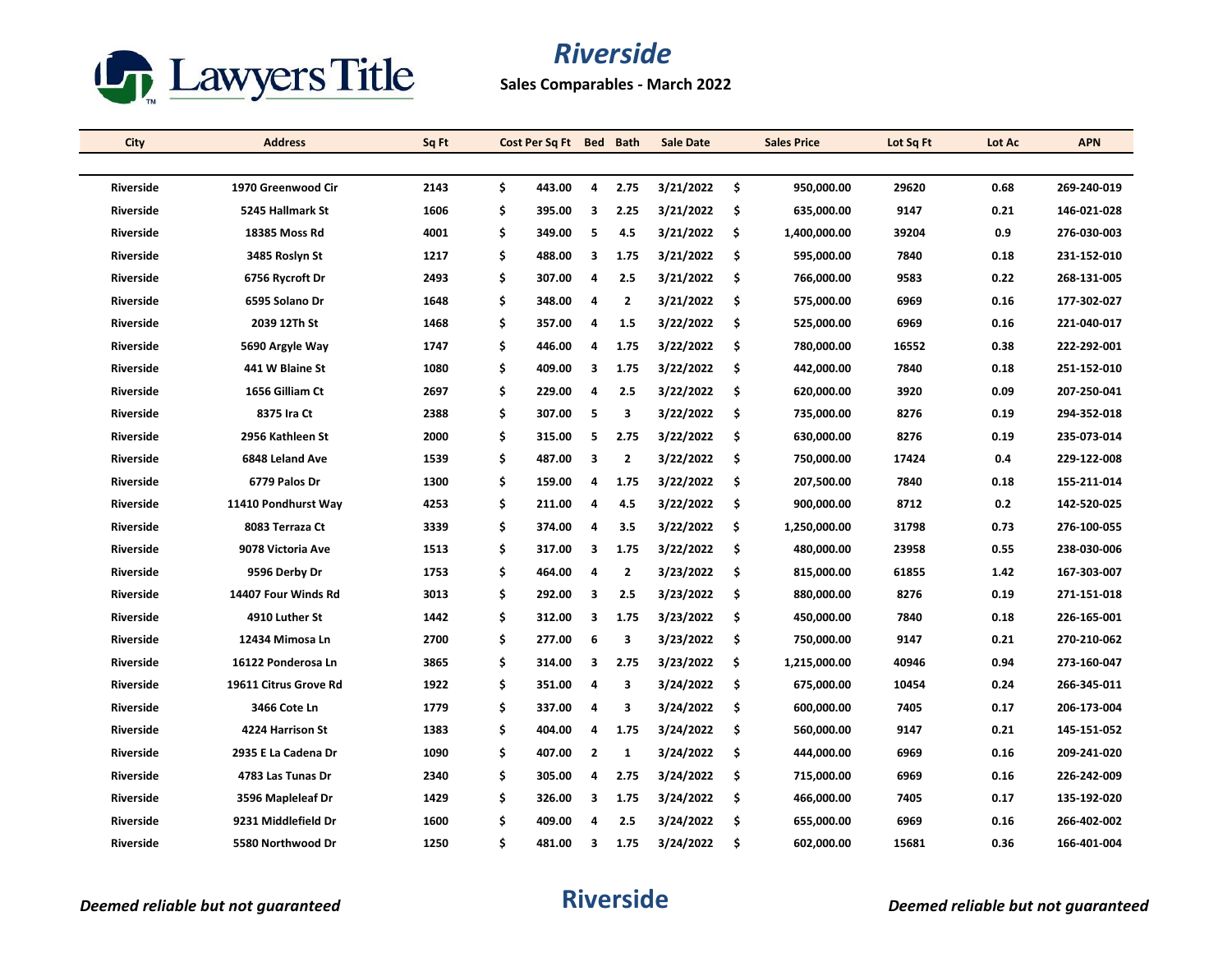

**Sales Comparables - March 2022**

| City             | <b>Address</b>         | Sq Ft | Cost Per Sq Ft Bed Bath |                |                | <b>Sale Date</b> |     | <b>Sales Price</b> | Lot Sq Ft | Lot Ac | <b>APN</b>  |
|------------------|------------------------|-------|-------------------------|----------------|----------------|------------------|-----|--------------------|-----------|--------|-------------|
|                  |                        |       |                         |                |                |                  |     |                    |           |        |             |
| <b>Riverside</b> | 1272 Regulus Dr        | 1378  | \$<br>246.00            | 4              | 1.75           | 3/24/2022        | \$  | 340.000.00         | 9583      | 0.22   | 268-283-001 |
| <b>Riverside</b> | 18921 Roberts Rd       | 1519  | \$<br>552.00            | 3              | 1.75           | 3/24/2022        | \$  | 840,000.00         | 46609     | 1.07   | 280-150-006 |
| <b>Riverside</b> | 9183 Trey Ave          | 861   | \$<br>522.00            | $\overline{2}$ | 1              | 3/24/2022        | \$  | 450,000.00         | 8276      | 0.19   | 151-052-013 |
| <b>Riverside</b> | 16904 Valley Spring Dr | 3218  | \$<br>295.00            | 3              | 2.5            | 3/24/2022        | \$  | 950,000.00         | 13068     | 0.3    | 135-572-003 |
| <b>Riverside</b> | 4020 Vernon Ave        | 1471  | \$<br>460.00            | 3              | 1.75           | 3/24/2022        | -\$ | 677,000.00         | 22651     | 0.52   | 171-071-032 |
| <b>Riverside</b> | 13052 April Dr         | 2205  | \$<br>280.00            | 3              | 2.5            | 3/25/2022        | -\$ | 617,500.00         | 7405      | 0.17   | 135-354-014 |
| <b>Riverside</b> | 9829 Bellegrave Ave    | 921   | \$<br>640.00            | $\overline{2}$ | $\mathbf{1}$   | 3/25/2022        | \$  | 590,000.00         | 40510     | 0.93   | 170-280-011 |
| <b>Riverside</b> | 6678 Clifford St       | 1170  | \$<br>474.00            | 4              | 1.75           | 3/25/2022        | \$  | 555,000.00         | 6969      | 0.16   | 190-241-064 |
| Riverside        | 2932 Constellation Pl  | 1326  | \$<br>358.00            | 4              | $\mathbf{2}$   | 3/25/2022        | \$  | 475,000.00         | 6534      | 0.15   | 233-263-028 |
| <b>Riverside</b> | 8844 Conway Dr         | 1278  | \$<br>414.00            | 4              | 1.75           | 3/25/2022        | \$  | 530,000.00         | 7840      | 0.18   | 191-142-002 |
| <b>Riverside</b> | 7151 Delaware St       | 1194  | \$<br>484.00            | $\overline{2}$ | 1              | 3/25/2022        | -\$ | 578,000.00         | 8276      | 0.19   | 230-153-019 |
| <b>Riverside</b> | 3355 Fairmount Blvd    | 670   | \$<br>559.00            | $\mathbf{1}$   | $\mathbf{1}$   | 3/25/2022        | \$  | 375,000.00         | 3484      | 0.08   | 214-132-009 |
| <b>Riverside</b> | 19010 Glenwood Ave     | 1724  | \$<br>391.00            | 3              | $\overline{2}$ | 3/25/2022        | \$  | 675,000.00         | 25264     | 0.58   | 266-241-005 |
| Riverside        | 5065 Greenleaf Dr      | 1976  | \$<br>278.00            | 4              | 2.25           | 3/25/2022        | -\$ | 550,000.00         | 10018     | 0.23   | 141-161-043 |
| <b>Riverside</b> | 8277 Janis St          | 1449  | \$<br>403.00            | 3              | 1.75           | 3/25/2022        | \$  | 585,000.00         | 6098      | 0.14   | 227-191-020 |
| <b>Riverside</b> | 8966 Kennedy St        | 1075  | \$<br>491.00            | $\overline{2}$ | 1              | 3/25/2022        | \$  | 528,000.00         | 6969      | 0.16   | 163-140-009 |
| <b>Riverside</b> | 4354 Morristown Dr     | 1000  | \$<br>405.00            | 3              | 1.75           | 3/25/2022        | -\$ | 405,000.00         | 6534      | 0.15   | 142-374-013 |
| <b>Riverside</b> | 18201 Roberts Rd       | 1968  | \$<br>588.00            | 4              | 1.75           | 3/25/2022        | \$  | 1,159,000.00       | 39204     | 0.9    | 280-030-021 |
| <b>Riverside</b> | 3688 Taft St           | 1208  | \$<br>335.00            | 3              | $\mathbf{1}$   | 3/25/2022        | \$  | 405,000.00         | 8712      | 0.2    | 234-101-015 |
| <b>Riverside</b> | 8300 Thoreau Ln        | 1423  | \$<br>425.00            | 3              | 1.75           | 3/25/2022        | -\$ | 605,000.00         | 7840      | 0.18   | 238-272-008 |
| <b>Riverside</b> | 19458 Totem Ct         | 1686  | \$<br>376.00            | 3              | 2.5            | 3/25/2022        | \$  | 635,000.00         | 6969      | 0.16   | 266-422-005 |
| <b>Riverside</b> | 8378 Verbena Dr        | 1497  | \$<br>340.00            | 3              | $\mathbf{2}$   | 3/25/2022        | \$  | 510,000.00         | 7840      | 0.18   | 193-131-025 |
| <b>Riverside</b> | 1370 Villa St          | 2106  | \$<br>277.00            | 4              | 2              | 3/25/2022        | \$  | 585,000.00         | 10454     | 0.24   | 247-082-007 |
| Riverside        | 15707 Washington St    | 3075  | \$<br>285.00            | 4              | 2.75           | 3/25/2022        | \$  | 878,000.00         | 43560     | 1      | 245-320-016 |
| <b>Riverside</b> | 7006 Westport St       | 2018  | \$<br>359.00            | 4              | 2.75           | 3/25/2022        | \$  | 725,000.00         | 8276      | 0.19   | 268-095-003 |
| <b>Riverside</b> | 4535 Bethel Rd         | 2522  | \$<br>269.00            | 4              | 2.5            | 3/28/2022        | \$  | 680,000.00         | 7405      | 0.17   | 171-221-001 |
| Riverside        | 1099 Crestbrook Dr     | 5640  | \$<br>99.00             | $\overline{4}$ | 3.5            | 3/28/2022        | \$. | 560,000.00         | 42253     | 0.97   | 268-223-025 |
| Riverside        | 6071 Florence St       | 868   | \$<br>576.00            | $\overline{2}$ | $\mathbf{1}$   | 3/28/2022        | \$  | 500,000.00         | 5662      | 0.13   | 190-031-011 |
| <b>Riverside</b> | 6241 Grand Valley Trl  | 1174  | \$<br>459.00            | 3              | $\mathbf{2}$   | 3/28/2022        | \$  | 540,000.00         | 3484      | 0.08   | 185-342-061 |
| <b>Riverside</b> | 16475 Lake Knoll Pkwy  | 2261  | \$<br>397.00            | 4              | 2.75           | 3/28/2022        | \$  | 899,000.00         | 29620     | 0.68   | 136-291-001 |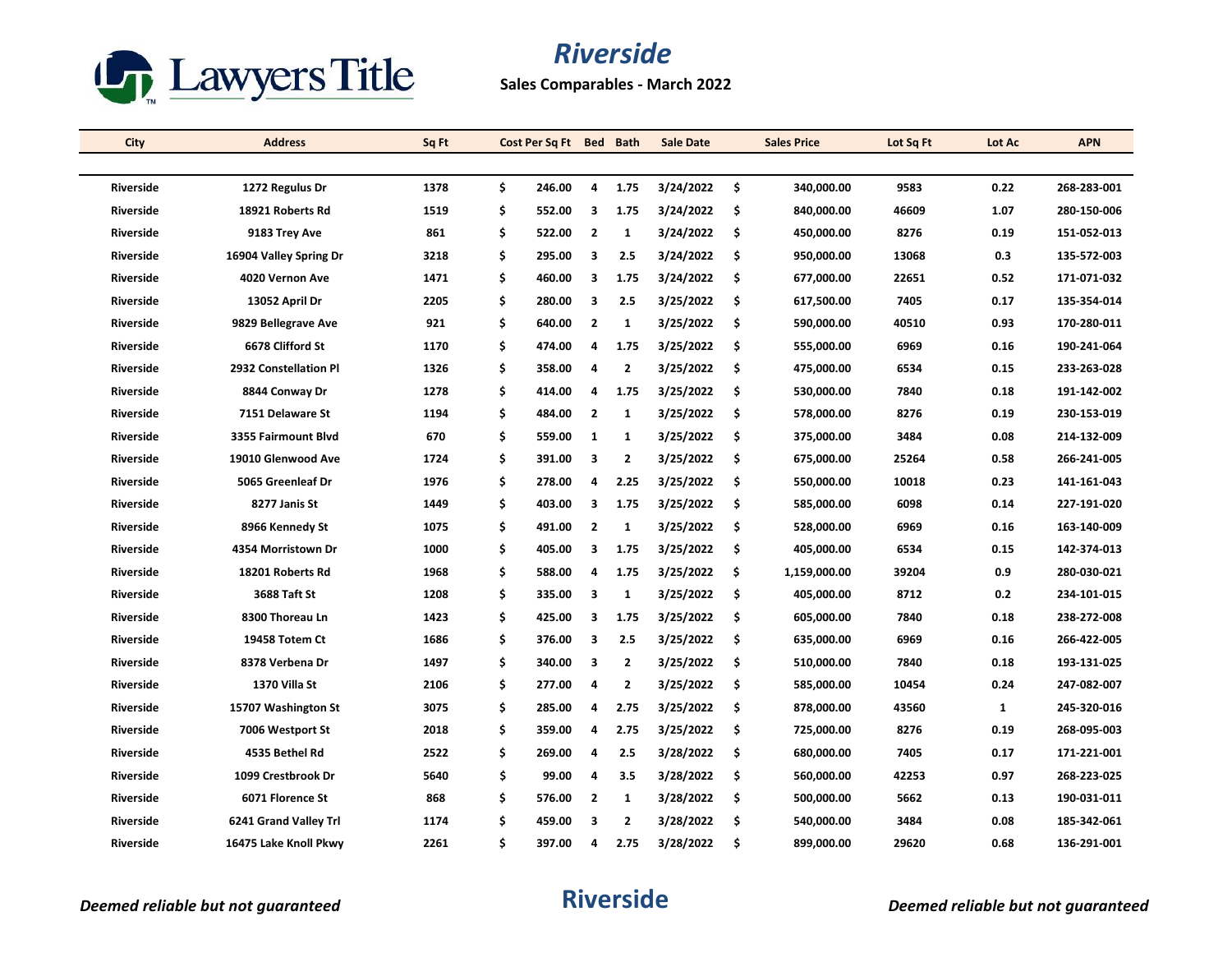

**Sales Comparables - March 2022**

| City             | <b>Address</b>         | Sq Ft | Cost Per Sq Ft Bed Bath |                         |                | <b>Sale Date</b> |     | <b>Sales Price</b> | Lot Sq Ft | Lot Ac | <b>APN</b>  |
|------------------|------------------------|-------|-------------------------|-------------------------|----------------|------------------|-----|--------------------|-----------|--------|-------------|
|                  |                        |       |                         |                         |                |                  |     |                    |           |        |             |
| <b>Riverside</b> | 8460 Lakeview Ave      | 1771  | \$<br>56.00             | 4                       | 1.75           | 3/28/2022        | Ŝ.  | 100.000.00         | 26571     | 0.61   | 163-270-029 |
| Riverside        | 8463 Lakeview Ave      | 1734  | \$<br>297.00            | 3                       | 1.75           | 3/28/2022        | -\$ | 515,000.00         | 35719     | 0.82   | 163-230-010 |
| Riverside        | 1436 Lovat Ct          | 1974  | \$<br>369.00            | 4                       | 2.75           | 3/28/2022        | \$  | 730,000.00         | 7840      | 0.18   | 263-271-035 |
| <b>Riverside</b> | 4182 Manchester Pl     | 1253  | \$<br>454.00            | 4                       | 1.75           | 3/28/2022        | \$. | 570,000.00         | 7405      | 0.17   | 193-185-017 |
| Riverside        | 6580 Marguerita Ave    | 1304  | \$<br>421.00            | 3                       | 1.75           | 3/28/2022        | -\$ | 550,000.00         | 6969      | 0.16   | 235-073-001 |
| Riverside        | 19014 Mariposa Ave     | 2013  | \$<br>332.00            | 3                       | 1.75           | 3/28/2022        | -\$ | 670,000.00         | 27007     | 0.62   | 266-140-023 |
| <b>Riverside</b> | 1290 Melville Dr       | 1336  | \$<br>477.00            | $\overline{a}$          | 1.75           | 3/28/2022        | \$  | 638,000.00         | 9147      | 0.21   | 252-271-007 |
| <b>Riverside</b> | 10710 Mimosa Hill Ct   | 1273  | \$<br>432.00            | 3                       | 2.5            | 3/28/2022        | -\$ | 550,000.00         | 4356      | 0.1    | 143-051-027 |
| Riverside        | 4888 Newport Ln        | 1307  | \$<br>443.00            | 3                       | 1.75           | 3/28/2022        | \$  | 580,000.00         | 7405      | 0.17   | 218-051-011 |
| Riverside        | 4696 Parkscape Dr      | 2124  | \$<br>371.00            | 3                       | 2.5            | 3/28/2022        | \$  | 790,000.00         | 4791      | 0.11   | 146-280-049 |
| <b>Riverside</b> | 15747 Rancho Viejo Dr  | 1918  | \$<br>367.00            | 3                       | 1.75           | 3/28/2022        | -\$ | 705,000.00         | 41817     | 0.96   | 245-381-007 |
| Riverside        | 5420 Sierra St         | 891   | \$<br>573.00            | $\overline{2}$          | $\mathbf{1}$   | 3/28/2022        | \$  | 511,000.00         | 7405      | 0.17   | 190-332-014 |
| Riverside        | 3671 Skylark Dr        | 1396  | \$<br>404.00            | 4                       | $\overline{2}$ | 3/28/2022        | \$. | 564,000.00         | 6969      | 0.16   | 132-061-002 |
| Riverside        | 9455 51St St           | 1248  | \$<br>552.00            | 3                       | 1.75           | 3/29/2022        | -\$ | 690,000.00         | 22215     | 0.51   | 167-221-003 |
| <b>Riverside</b> | 4438 5Th St            | 1166  | \$<br>599.00            | 5                       | 1.5            | 3/29/2022        | \$  | 699,000.00         | 7840      | 0.18   | 214-150-006 |
| Riverside        | 13110 Capricornio St   | 2413  | \$<br>382.00            | 3                       | 2.5            | 3/29/2022        | \$  | 922,000.00         | 11325     | 0.26   | 269-510-023 |
| Riverside        | 685 Flynn St           | 1291  | \$<br>480.00            | 4                       | 1.75           | 3/29/2022        | -\$ | 620,000.00         | 7405      | 0.17   | 255-032-015 |
| <b>Riverside</b> | 4343 Larchwood Pl      | 864   | \$<br>555.00            | 3                       | 1              | 3/29/2022        | \$  | 480,000.00         | 6969      | 0.16   | 217-181-046 |
| Riverside        | 11172 Old Fashion Way  | 3642  | \$<br>391.00            | 4                       | 3.5            | 3/29/2022        | \$  | 1,425,000.00       | 30927     | 0.71   | 136-350-026 |
| Riverside        | 4225 Sydney Harbour Dr | 1036  | \$<br>535.00            | 3                       | $\overline{2}$ | 3/29/2022        | -\$ | 555,000.00         | 5227      | 0.12   | 276-252-013 |
| Riverside        | 3399 Toulon Ct         | 1500  | \$<br>283.00            | 3                       | 1.75           | 3/29/2022        | \$  | 425,000.00         | 9147      | 0.21   | 246-143-007 |
| Riverside        | 4642 Tyler St          | 1400  | \$<br>185.00            | 3                       | $\overline{2}$ | 3/29/2022        | \$  | 260,000.00         | 16552     | 0.38   | 147-281-031 |
| <b>Riverside</b> | 9121 44Th St           | 1288  | \$<br>423.00            | 3                       | 1.75           | 3/30/2022        | \$  | 545,000.00         | 10454     | 0.24   | 169-110-029 |
| Riverside        | 5478 Conestoga Ln      | 1039  | \$<br>517.00            | $\overline{2}$          | $\overline{2}$ | 3/30/2022        | \$  | 538,000.00         | 7840      | 0.18   | 190-361-022 |
| <b>Riverside</b> | 5645 Crest Ave         | 1140  | \$<br>442.00            | 3                       | 1.75           | 3/30/2022        | -\$ | 505,000.00         | 7405      | 0.17   | 150-300-051 |
| <b>Riverside</b> | 8948 Hope Ave          | 1502  | \$<br>412.00            | 4                       | 1.75           | 3/30/2022        | \$  | 620,000.00         | 7840      | 0.18   | 193-072-016 |
| Riverside        | 3034 Hoya Pl           | 1730  | \$<br>187.00            | -3                      | 1.75           | 3/30/2022        | -\$ | 325,000.00         | 10890     | 0.25   | 233-322-018 |
| Riverside        | 9375 Indiana Ave       | 1215  | \$<br>403.00            | $\overline{\mathbf{3}}$ | $\overline{2}$ | 3/30/2022        | \$. | 490,000.00         | 6098      | 0.14   | 233-075-008 |
| <b>Riverside</b> | 3280 Jane St           | 1412  | \$<br>235.00            | з                       | 1              | 3/30/2022        | \$  | 332,000.00         | 10018     | 0.23   | 229-134-046 |
| <b>Riverside</b> | 6052 Kendrick Dr       | 1555  | \$<br>410.00            | 3                       | 2.5            | 3/30/2022        | \$. | 638,000.00         | 4356      | 0.1    | 263-341-009 |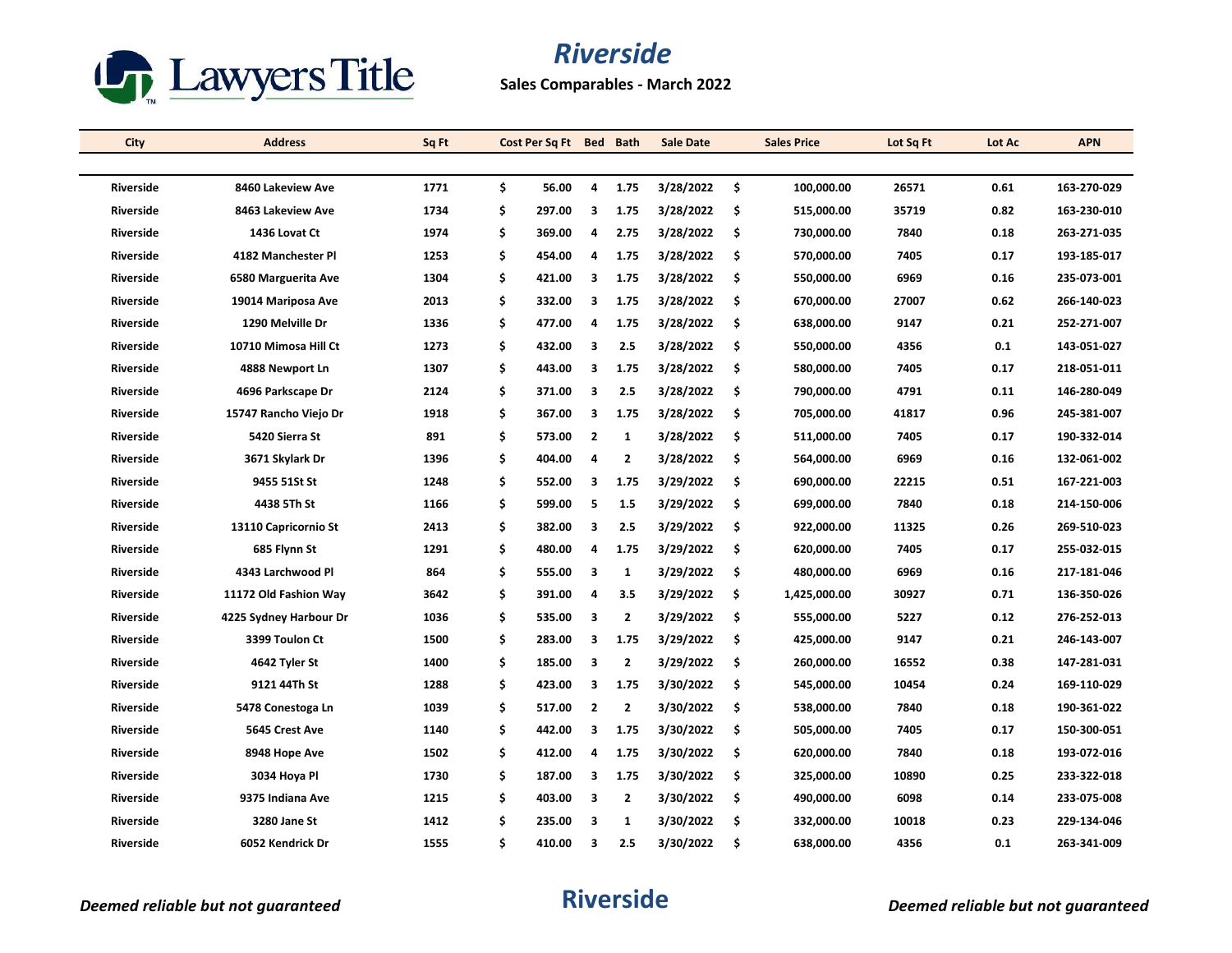

**Sales Comparables - March 2022**

| City             | <b>Address</b>       | Sq Ft | Cost Per Sq Ft Bed Bath |                         |                | <b>Sale Date</b> |     | <b>Sales Price</b> | Lot Sq Ft | Lot Ac | <b>APN</b>  |
|------------------|----------------------|-------|-------------------------|-------------------------|----------------|------------------|-----|--------------------|-----------|--------|-------------|
|                  |                      |       |                         |                         |                |                  |     |                    |           |        |             |
| <b>Riverside</b> | 2357 Knob Hill Dr    | 3970  | \$<br>346.00            | $\overline{\mathbf{3}}$ | 2.75           | 3/30/2022        | \$  | 1,375,000.00       | 50965     | 1.17   | 222-211-024 |
| Riverside        | 1452 Lovat Ct        | 2202  | \$<br>275.00            | 4                       | 2.75           | 3/30/2022        | -\$ | 607,500.00         | 7405      | 0.17   | 263-271-034 |
| Riverside        | 19406 Lurin Ave      | 4147  | \$<br>207.00            | 5                       | 3.5            | 3/30/2022        | \$  | 860,000.00         | 10454     | 0.24   | 266-561-027 |
| <b>Riverside</b> | 6068 Maverick Ln     | 1368  | \$<br>420.00            | 3                       | 1.75           | 3/30/2022        | \$. | 575,000.00         | 22651     | 0.52   | 186-111-010 |
| <b>Riverside</b> | 4910 Mitchell Ave    | 690   | \$<br>362.00            | $\overline{2}$          | 1.75           | 3/30/2022        | -\$ | 250,000.00         | 9583      | 0.22   | 146-182-046 |
| <b>Riverside</b> | 2292 Northbend St    | 864   | \$<br>491.00            | $\overline{2}$          | $\mathbf{1}$   | 3/30/2022        | -\$ | 425,000.00         | 4791      | 0.11   | 209-111-001 |
| <b>Riverside</b> | 2493 Northbend St    | 932   | \$<br>571.00            | $\overline{2}$          | $\mathbf{1}$   | 3/30/2022        | \$  | 533,000.00         | 11761     | 0.27   | 209-101-003 |
| <b>Riverside</b> | 5485 Olivewood Ave   | 1140  | \$<br>377.00            | 3                       | $\overline{2}$ | 3/30/2022        | -\$ | 430,000.00         | 5662      | 0.13   | 219-235-020 |
| Riverside        | 17350 Owl Tree Rd    | 2268  | \$<br>330.00            | 4                       | 2.5            | 3/30/2022        | \$  | 750,000.00         | 67953     | 1.56   | 285-380-027 |
| Riverside        | 11396 Parkfield Ct   | 2449  | \$<br>322.00            | 4                       | 3              | 3/30/2022        | \$  | 790,000.00         | 6098      | 0.14   | 142-540-041 |
| <b>Riverside</b> | 2930 Sandberg St     | 1601  | \$<br>374.00            | 4                       | 1.75           | 3/30/2022        | -\$ | 600,000.00         | 8712      | 0.2    | 235-253-004 |
| <b>Riverside</b> | 9053 Savoy St        | 2063  | \$<br>295.00            | 4                       | 1.75           | 3/30/2022        | \$  | 610,000.00         | 7405      | 0.17   | 193-021-013 |
| <b>Riverside</b> | 3945 Strong St       | 1665  | \$<br>420.00            | 3                       | 1.75           | 3/30/2022        | \$. | 700,000.00         | 17859     | 0.41   | 207-160-020 |
| Riverside        | 2942 Westchester Dr  | 1201  | \$<br>512.00            | $\overline{\mathbf{3}}$ | $\overline{2}$ | 3/30/2022        | -\$ | 615,000.00         | 6534      | 0.15   | 234-282-014 |
| <b>Riverside</b> | 1355 Withorn Ct      | 1510  | \$<br>321.00            | 3                       | 2              | 3/30/2022        | \$  | 485,000.00         | 16117     | 0.37   | 263-332-007 |
| <b>Riverside</b> | 16705 Bonanza Dr     | 4194  | \$<br>208.00            | 5                       | 4              | 3/31/2022        | \$  | 875,000.00         | 39204     | 0.9    | 273-160-025 |
| <b>Riverside</b> | 6352 Brian Cir       | 1177  | \$<br>223.00            | 3                       | 2              | 3/31/2022        | -\$ | 263,000.00         | 5227      | 0.12   | 163-382-012 |
| <b>Riverside</b> | 5444 Brittany Ave    | 2683  | \$<br>326.00            | 3                       | 2.25           | 3/31/2022        | \$. | 875,000.00         | 14810     | 0.34   | 222-261-010 |
| <b>Riverside</b> | 7985 Carlyle Dr      | 1926  | \$<br>316.00            | 4                       | 2.5            | 3/31/2022        | \$  | 610,000.00         | 4356      | 0.1    | 163-353-021 |
| <b>Riverside</b> | 10737 Cleveland Ave  | 2590  | \$<br>370.00            | 4                       | 2.5            | 3/31/2022        | -\$ | 960,500.00         | 27007     | 0.62   | 136-243-012 |
| <b>Riverside</b> | 5978 Courtland Dr    | 2859  | \$<br>265.00            | $\overline{a}$          | 1.75           | 3/31/2022        | -\$ | 760,000.00         | 15681     | 0.36   | 252-112-004 |
| Riverside        | 6893 Crest Ave       | 1600  | \$<br>378.00            | 4                       | 1.75           | 3/31/2022        | \$  | 605,000.00         | 6098      | 0.14   | 155-321-005 |
| <b>Riverside</b> | 5911 Crystal Hill St | 1280  | \$<br>915.00            | з                       | 1.75           | 3/31/2022        | \$  | 1,172,000.00       | 6969      | 0.16   | 190-282-024 |
| Riverside        | 4509 Fairbanks Ave   | 1444  | \$<br>405.00            | 3                       | 1.75           | 3/31/2022        | \$  | 585,000.00         | 17424     | 0.4    | 183-140-010 |
| <b>Riverside</b> | 2902 Gibson St       | 1370  | \$<br>467.00            | 4                       | $\overline{2}$ | 3/31/2022        | -\$ | 640,000.00         | 8712      | 0.2    | 233-263-013 |
| <b>Riverside</b> | 4156 Goodman St      | 1057  | \$<br>487.00            | 3                       | 1.5            | 3/31/2022        | \$  | 515,000.00         | 6098      | 0.14   | 193-183-016 |
| Riverside        | 3395 Grampion Rd     | 1314  | \$<br>662.00            | 4                       | 1.75           | 3/31/2022        | -\$ | 870,000.00         | 8276      | 0.19   | 251-231-009 |
| Riverside        | 3565 Hancock Dr      | 1533  | \$<br>96.00             | $\overline{\mathbf{3}}$ | 1.75           | 3/31/2022        | \$. | 147,500.00         | 6534      | 0.15   | 132-172-004 |
| <b>Riverside</b> | 5707 Kenwood Pl      | 1695  | \$<br>241.00            | 3                       | 1.75           | 3/31/2022        | \$  | 410,000.00         | 8276      | 0.19   | 178-192-001 |
| <b>Riverside</b> | 1859 W Linden St     | 1155  | \$<br>536.00            | 3                       | 1.5            | 3/31/2022        | \$. | 620,000.00         | 13068     | 0.3    | 211-054-022 |